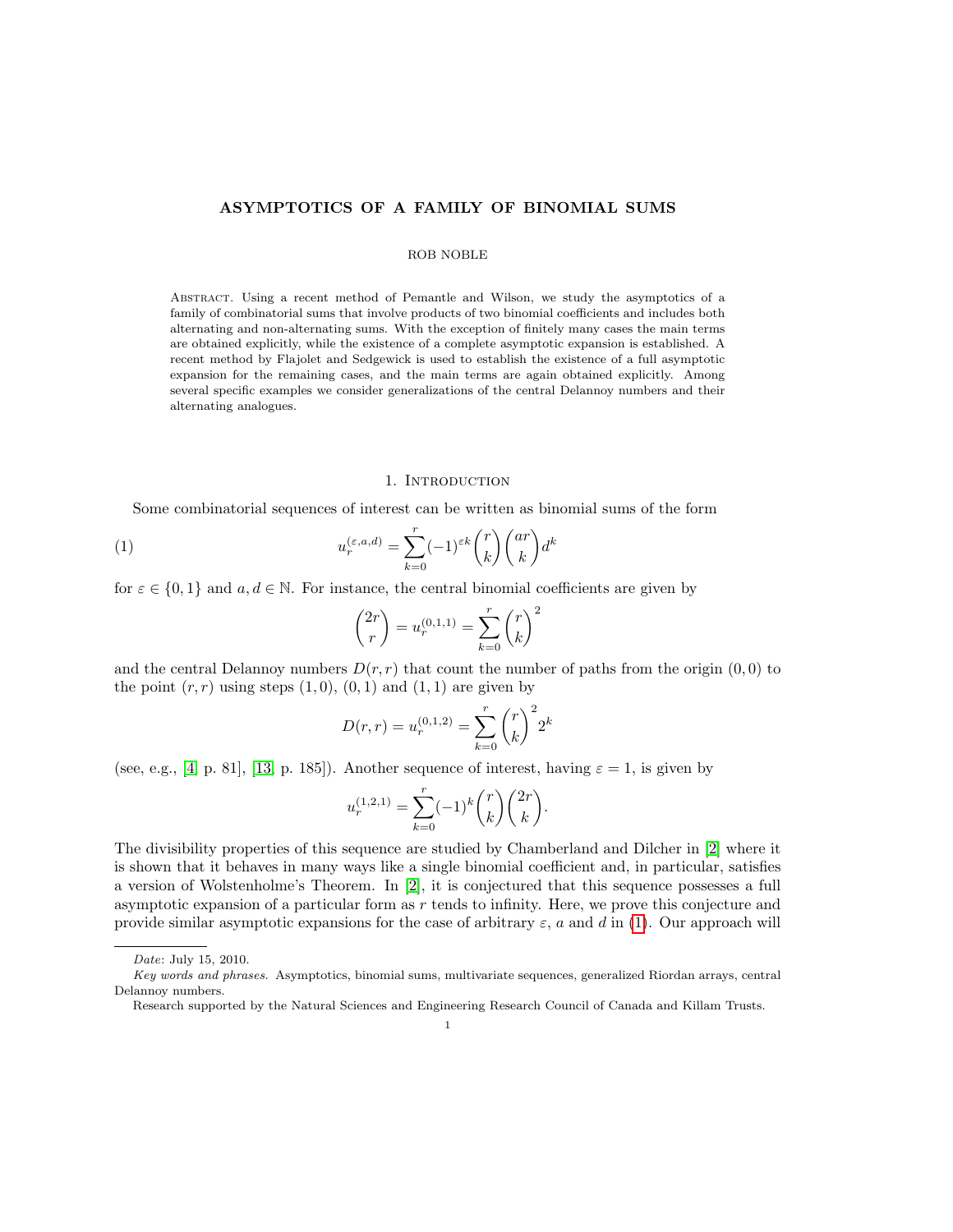be to view the univariate sequence  $\{u_r^{(\varepsilon,a,d)}\}_r$  as the diagonal of the bivariate sequence  $\{\tilde{u}_{rs}^{(\varepsilon,a,d)}\}_{r,s}$ given by

(2) 
$$
\tilde{u}_{rs}^{(\varepsilon,a,d)} = \sum_{k=0}^{r} (-1)^{\varepsilon k} {r \choose k} {as \choose k} d^k.
$$

There are two recent general methods for obtaining asymptotics for sequences of this type, namely the bivariate method of Pemantle and Wilson (see [\[12\]](#page-21-3)) and the transfer method of Flajolet and Sedgewick (as developed in [\[5,](#page-21-4) Part B]). It will turn out that the method of Pemantle and Wilson can accommodate all but finitely many cases. We will then deal with the remaining cases by applying the transfer method of Flajolet and Sedgewick. For ease of notation, when the superscripts  $\varepsilon, a, d$ are understood, they will be omitted from the notation and we will write  $u_r$  and  $\tilde{u}_{rs}$  instead of the more cumbersome  $u_r^{(\varepsilon,a,d)}$  and  $\tilde{u}_{rs}^{(\varepsilon,a,d)}$ , respectively.

In order to state our main result, we require the concept of asymptotic series for sequences. An asymptotic series for a sequence  $\{a_r\}_r$  is a formal series  $\sum_\ell c_\ell r^{-\ell}$  such that, for all m, we have

$$
a_r - \sum_{\ell < m} c_\ell r^{-\ell} = O(r^{-m}) \qquad (r \to \infty).
$$

When an asymptotic series  $\sum_{\ell} c_{\ell} r^{-\ell}$  exists for the sequence  $\{a_r\}_r$ , we write

<span id="page-1-1"></span>
$$
a_r \sim \sum_{\ell} c_{\ell} r^{-\ell} \qquad (r \to \infty).
$$

We also require the following notation. Let  $a, d \in \mathbb{N}$  and  $\varepsilon \in \{0, 1\}$ . Set  $\alpha = 1 - (-1)^{\varepsilon}d$ , and define the polynomial  $g$  by

(3) 
$$
a(\alpha - 1)g(z) = \alpha z^2 + (a\alpha - a - \alpha - 1)z + 1.
$$

Let

(4) 
$$
\Delta_g = \frac{(a-1)^2 \alpha - (a+1)^2}{(\alpha - 1)a^2}
$$

denote the discriminant of  $g$ , and  $z_0$  be the root of  $g$  for which

<span id="page-1-2"></span>
$$
\frac{2\alpha z_0 + a\alpha - a - \alpha - 1}{a(\alpha - 1)} = \sqrt{\Delta_g}
$$

where  $\sqrt{\cdot}$  denotes the principal branch of the square root. Further, define

$$
\delta = \frac{1}{(1-z_0)\sqrt[4]{\Delta_g}} \quad \text{and} \quad \beta = \frac{1}{z_0} \left(\frac{1-\alpha z_0}{1-z_0}\right)^a,
$$

where  $\sqrt[4]{\cdot}$  denotes the principal branch of the fourth root. The case when g has repeated real roots yields cube root asymptotics for  $u_r$ , while the other cases yield square root asymptotics for  $u_r$ . This gives rise to our main result which is split into two theorems to accommodate this distinction.

<span id="page-1-0"></span>**Theorem 1** ( $\Delta_q \neq 0$  Case). With the above notation, there exist constants  $\mu_\ell$  for  $\ell \in \mathbb{N}$  such that

$$
\sum_{k=0}^r (-1)^{\varepsilon k} \binom{r}{k} \binom{ar}{k} d^k \sim \frac{\delta \beta^r}{\sqrt{2\pi r}} \left( 1 + \sum_{\ell=1}^\infty \frac{\mu_\ell}{r^\ell} \right) \qquad (r \to \infty),
$$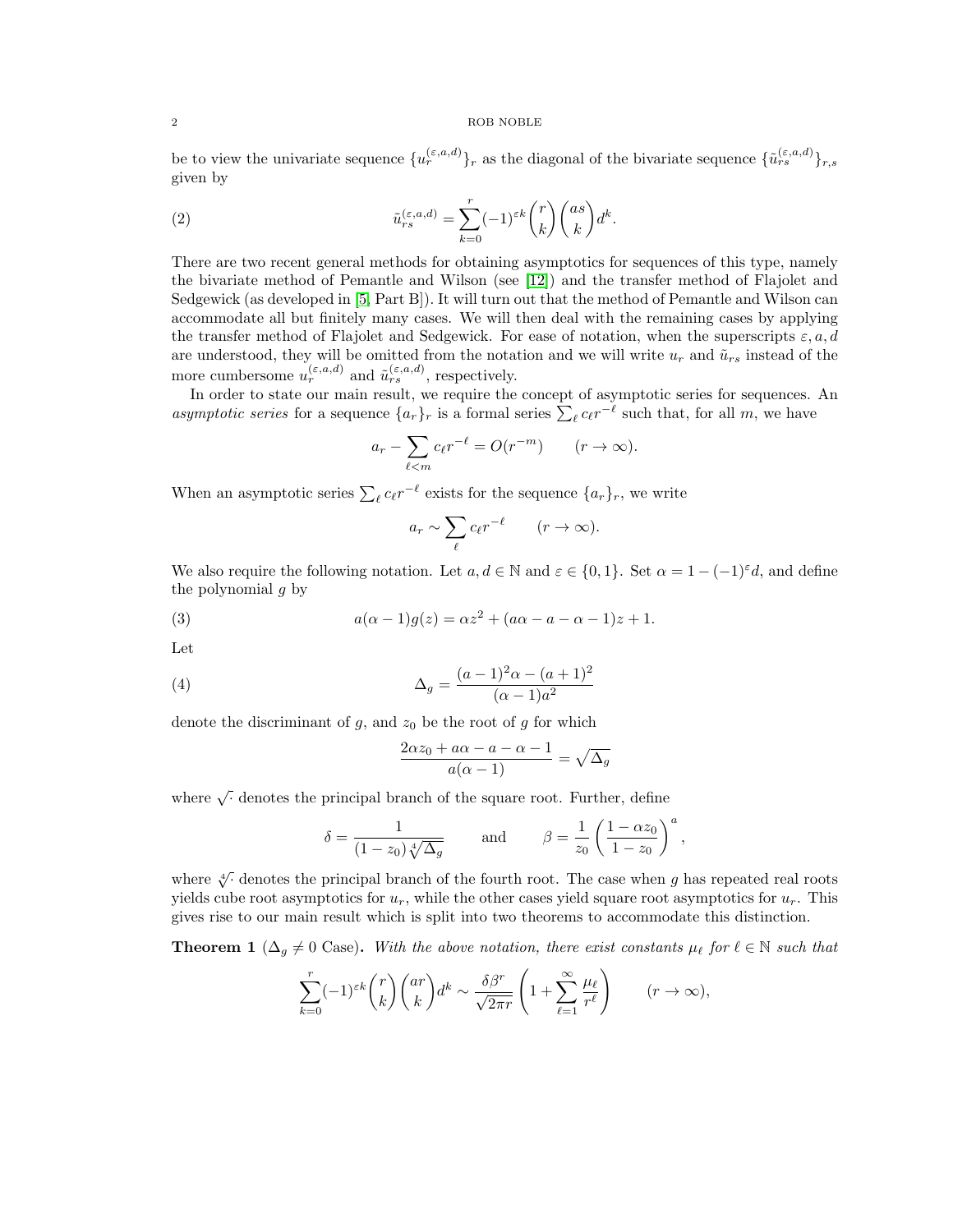in case  $\Delta_g > 0$  and

$$
\sum_{k=0}^{r}(-1)^{\varepsilon k}\binom{r}{k}\binom{ar}{k}d^{k} \sim \frac{\delta\beta^{r}}{\sqrt{2\pi r}}\left(1+\sum_{\ell=1}^{\infty}\frac{\mu_{\ell}}{r^{\ell}}\right)+\frac{\overline{\delta\beta}^{r}}{\sqrt{2\pi r}}\left(1+\sum_{\ell=1}^{\infty}\frac{\overline{\mu_{\ell}}}{r^{\ell}}\right) \qquad (r\to\infty),
$$

in case  $\Delta_g < 0$ .

A calculation shows that  $\Delta_g = 0$  only for  $(\varepsilon, a, d) \in \{(1, 2, 8), (1, 3, 3)\}$ , which accounts for the two cases in the following theorem.

<span id="page-2-1"></span>**Theorem 2** ( $\Delta_q = 0$  Case). There exist constants  $\mu_\ell$ ,  $\eta_\ell$ ,  $\tilde{\mu}_\ell$ ,  $\tilde{\eta}_\ell \in \mathbb{Q}$  for  $\ell \in \mathbb{N}$  such that

$$
\sum_{k=0}^{r} (-1)^{k} {r \choose k} {2r \choose k} 8^{k} \sim \frac{(-27)^{r}}{2^{2/3} \Gamma(2/3) r^{1/3}} \left(1 + \sum_{\ell=1}^{\infty} \frac{\mu_{\ell}}{r^{\ell}}\right) + \frac{(-27)^{r}}{2^{4/3} \Gamma(1/3) r^{2/3}} \left(1 + \sum_{\ell=1}^{\infty} \frac{\eta_{\ell}}{r^{\ell}}\right) (r \to \infty),
$$
  
and

$$
\sum_{k=0}^r (-1)^k \binom{r}{k} \binom{3r}{k} 3^k \sim \frac{2^{2/3}(-16)^r}{3\Gamma(2/3)r^{1/3}} \left(1 + \sum_{\ell=1}^\infty \frac{\tilde\mu_\ell}{r^\ell}\right) + \frac{2^{1/3}(-16)^r}{3\Gamma(1/3)r^{2/3}} \left(1 + \sum_{\ell=1}^\infty \frac{\tilde\eta_\ell}{r^\ell}\right) \ (r \to \infty).
$$

Asymptotics of binomial sums have been studied before. For instance, in [\[10\]](#page-21-5), McIntosh established asymptotic expansions for sums of the form

$$
\sum_{k=0}^{n} \binom{n}{k}^{r_0} \binom{n+k}{k}^{r_1} \binom{n+2k}{k}^{r_2} \cdots \binom{n+mk}{k}^{r_m}
$$

as  $n \to \infty$  for non-negative integers  $r_0, r_1, r_2, \ldots, r_m$ .

Our binomial sums of interest satisfy linear recurrence relations with polynomial coefficients. It was established by Birkhoff and Trjitzinsky in [\[1\]](#page-21-6) that such sequences possess full asymptotic expansions of the sort considered here. However, this is not accepted as a theorem by experts. (See the remarks following [\[5,](#page-21-4) Theorem VIII.7], where the authors refer to discussions provided by Odlyzko [\[11,](#page-21-7) p. 1135–1138], Wimp [\[16,](#page-21-8) p. 64], and Wimp-Zeilberger [\[17\]](#page-21-9) on this question). Our approach will be to study generating functions rather than the coefficient sequences directly, so that the well established asymptotic theory for differential and algebraic equations can be applied. Another reference that should be mentioned is [\[14\]](#page-21-10), where, for several sequences of interest, the authors start with an asymptotic series and derive some divisibility properties for the coefficients of the series.

This paper is structured as follows. In Section [2](#page-2-0) we give some preliminaries that set the stage for the remainder of the paper. After a few auxiliary results in Section [3,](#page-7-0) we deal, in Section [4,](#page-9-0) with the cases covered by the method of Pemantle and Wilson. In Section [5](#page-15-0) we use the method of Flajolet and Sedgewick to consider the remaining finitely many cases. At that point, having established Theorem [1](#page-1-0) and Theorem [2](#page-2-1) in all cases, we conclude this paper with some examples in Section [6.](#page-19-0)

## 2. Preliminaries

<span id="page-2-0"></span>The results in the sequel depend on the concept of asymptotic expansion. Since we will be dealing with more general expansions than asymptotic series for sequences, we open this section with the definitions required for this more general setting. We start with functions. Let  $\zeta \in \mathbb{C}$ , D be a domain containing  $\zeta$  in its closure and denote by  $\{G_k\}_k$  a sequence of functions for which,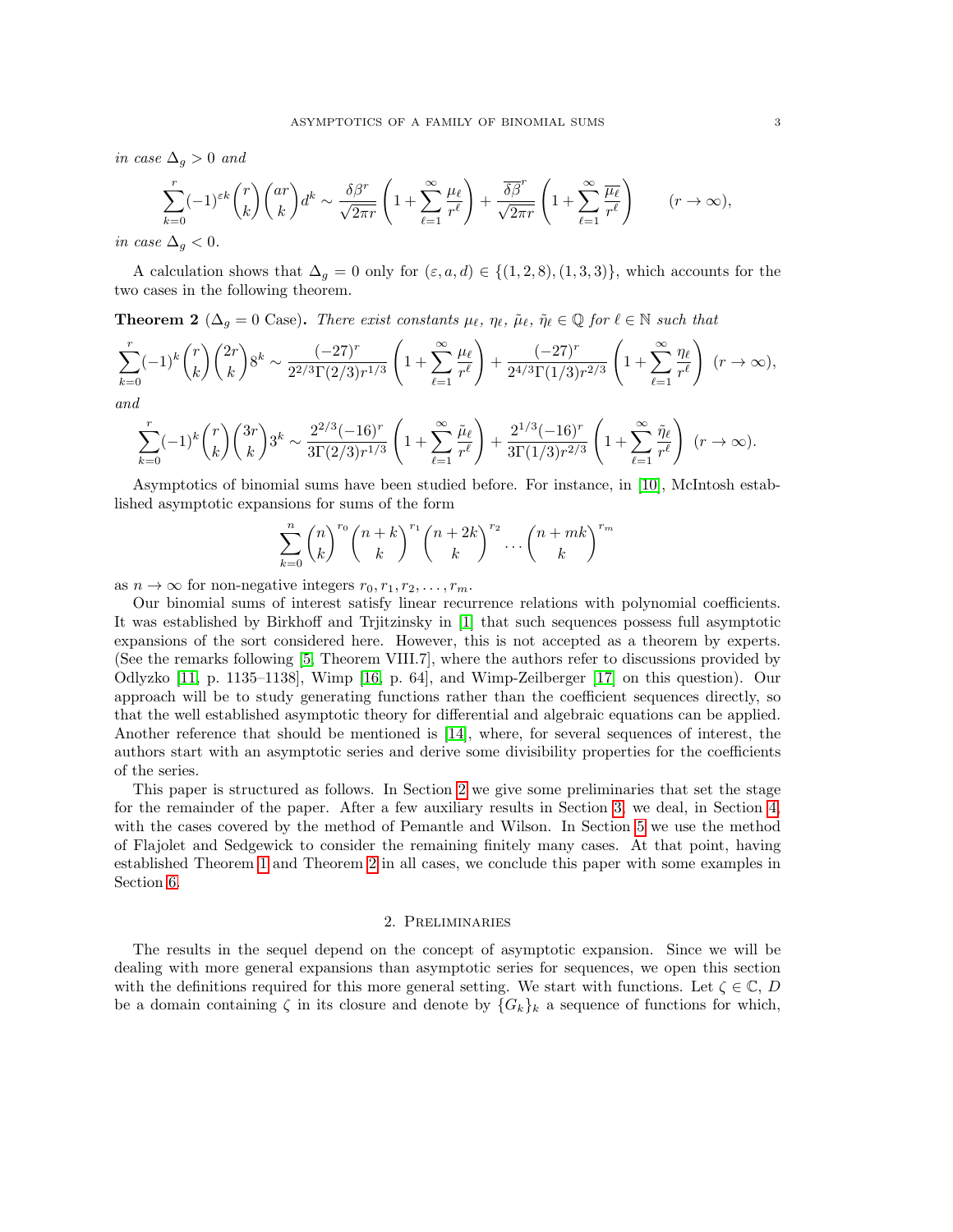for all k,  $G_{k+1}(z) = o(G_k(z))$  as  $z \to \zeta$ ,  $z \in D$ . We say that the formal series  $\sum_k G_k(z)$  is an asymptotic expansion of the function F as  $z \to \zeta$ ,  $z \in D$ , and write

$$
F(z) \sim \sum_{k} G_{k}(z) \qquad (z \to \zeta, \ z \in D)
$$

provided, for all m,

$$
F(z) - \sum_{k < m} G_k(z) = O(G_m(z)) \qquad (z \to \zeta, \ z \in D).
$$

We define asymptotic expansions of sequences in an entirely analogous way. Suppose that  ${c_0(r)}_r$ ,  ${c_1(r)}_r, {c_2(r)}_r, \ldots$  denote sequences in r for which, for all k,  $c_{k+1}(r) = o(c_k(r))$  as  $r \to \infty$ . We say that the formal series  $\sum_k c_k(r)$  is an *asymptotic expansion* of the sequence  $\{a_r\}_r$  as  $r \to \infty$ , and write

$$
a_r \sim \sum_k c_k(r) \qquad (r \to \infty)
$$

provided, for all m,

$$
a_r - \sum_{k < m} c_k(r) = O(c_m(r)) \qquad (r \to \infty).
$$

Finally, consider bivariate sequences  $\{a_{rs}\}_{r,s}$ ,  $\{c_0(r, s)\}_{r,s}$ ,  $\{c_1(r, s)\}_{r,s}$ ,  $\{c_2(r, s)\}_{r,s}$ , ... for which, for all k,  $c_{k+1}(r,s) = o(c_k(r,s))$  as  $r, s \to \infty$  (with  $r/s, s/r$  remaining bounded). We say that the formal series  $\sum_k c_k(r, s)$  is an *asymptotic expansion* of the sequence  $\{a_{rs}\}_{r,s}$  as  $r, s \to \infty$  (with  $r/s$ ,  $s/r$  remaining bounded), and write

$$
a_{rs} \sim \sum_{k} c_k(r, s)
$$

as  $r, s \to \infty$  (with  $r/s, s/r$  remaining bounded), provided, for all m,

$$
a_{rs} - \sum_{k < m} c_k(r, s) = O(c_m(r, s))
$$

as  $r, s \to \infty$  (with  $r/s, s/r$  remaining bounded).

We now proceed to the development of some preliminaries that are specific to our particular case of interest. Both the method of Flajolet and Sedgewick as well as the method of Pemantle and Wilson will proceed by analysis of the bivariate ordinary generating function

$$
\tilde{F}(z, w) := \sum_{r, s \ge 0} \tilde{u}_{rs} z^r w^s.
$$

Recall that we are setting  $\alpha = 1 - (-1)^{\epsilon} d$ . If  $\alpha = 0$ , so that  $\epsilon = 0$  and  $d = 1$ , our sum is given by

$$
\tilde{u}_{rs} = \sum_{k=0}^{r} {r \choose k} {as \choose k} = {as + r \choose r},
$$

as a result of the Vandermonde convolution (see, e.g.,  $[4, p. 44]$ ). Since this case can be dealt with by way of Stirling's formula, we may suppose that  $\alpha \neq 0$ . Furthermore, as  $d \neq 0$ , we also have  $\alpha \neq 1$ . Our generating function is rational, as is shown by the following lemma.

**Lemma 1.** Let  $\varepsilon \in \{0,1\}$ ,  $a, d \in \mathbb{N}$  and define  $\alpha = 1 - (-1)^{\varepsilon}d$ . With

$$
\tilde{u}_{rs} = \sum_{k=0}^r (-1)^{\varepsilon k} \binom{r}{k} \binom{as}{k} d^k \quad and \quad \tilde{F}(z, w) = \sum_{r,s \ge 0} \tilde{u}_{rs} z^r w^s,
$$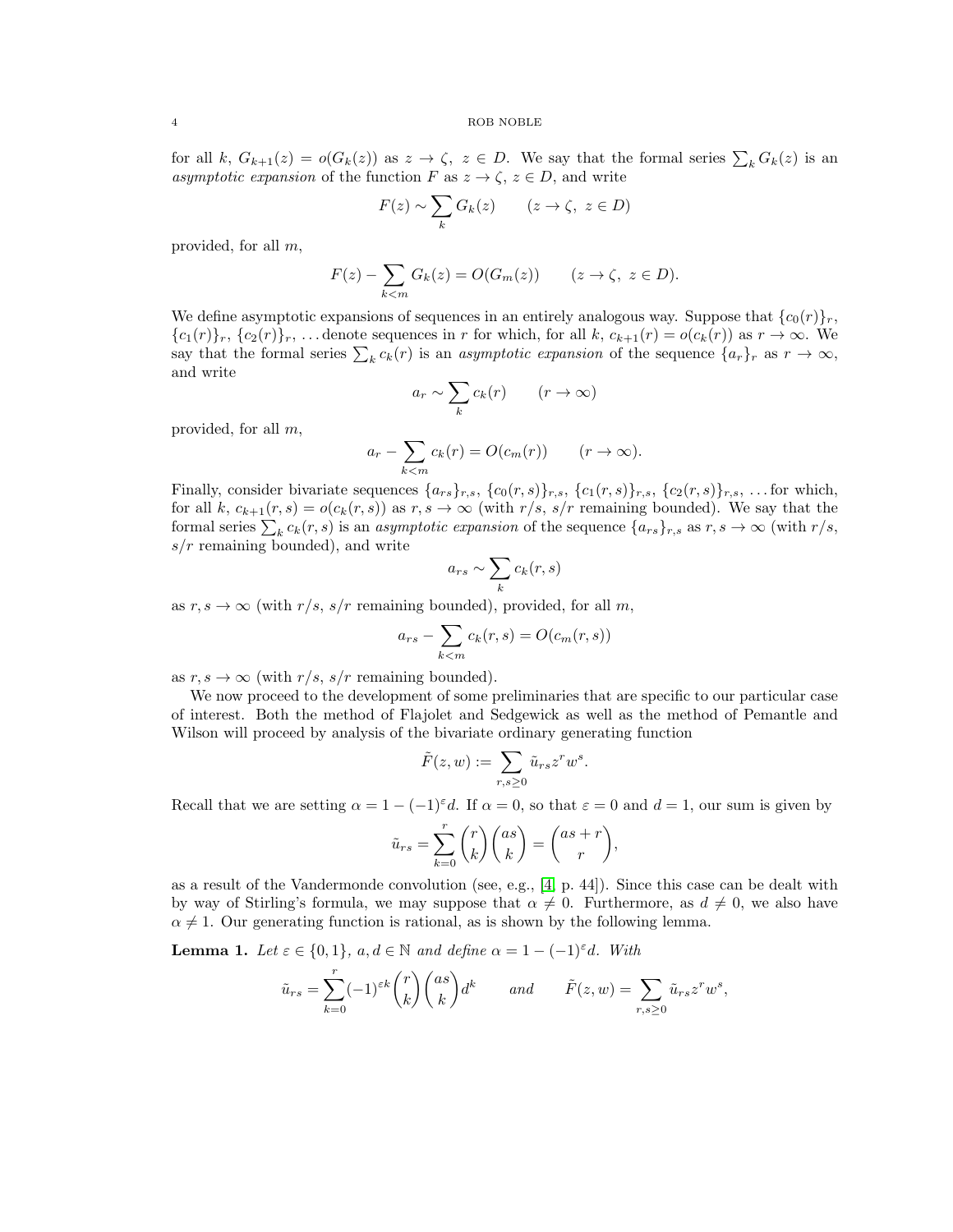we have

$$
\tilde{F}(z, w) = \frac{\varphi(z)}{1 - w\nu(z)}
$$

for

$$
\varphi(z) = \frac{1}{1-z}, \qquad \nu(z) = \left(\frac{1-\alpha z}{1-z}\right)^a.
$$

*Proof.* In order to compute the bivariate generating function  $\tilde{F}(z,w) = \sum_{r,s\geq 0} \tilde{u}_{rs} z^r w^s$  of  $\{\tilde{u}_{rs}\}_{r,s}$ , observe that for sequences  $\{a_r\}_r$  and  $\{b_r\}_r$  such that

$$
b_r = \sum_{k=0}^r \binom{r}{k} a_k \qquad (r \ge 0),
$$

the ordinary generating functions  $P(z) = \sum_{r=0}^{\infty} a_r z^r$  of  $\{a_r\}_r$  and  $Q(z) = \sum_{r=0}^{\infty} b_r z^r$  of  $\{b_r\}_r$  are related by

$$
Q(z) = \frac{1}{1-z} P\left(\frac{z}{1-z}\right).
$$

This is related to Knuth's concept of (inverse) binomial transform (see [\[8\]](#page-21-11)) as well as Flajolet's concept of binomial convolution (see [\[5,](#page-21-4) §II.2]). In our case, we find that

$$
\sum_{r=0}^{\infty} \tilde{u}_{rs} z^r = \frac{1}{1-z} P\left(\frac{z}{1-z}\right),\,
$$

where  $P$  is the ordinary generating function of

$$
\left\{ \binom{as}{r} (1-\alpha)^r \right\}_r.
$$

Since  $P$  is given by

$$
P(z) = \sum_{r=0}^{\infty} {as \choose r} ((1 - \alpha)z)^r = (1 + (1 - \alpha)z)^{as},
$$

we find that

$$
\sum_{r=0}^{\infty} \tilde{u}_{rs} z^r = \frac{1}{1-z} P\left(\frac{z}{1-z}\right) = \frac{1}{1-z} \left(1 + (1-\alpha)\frac{z}{1-z}\right)^{as} = \frac{1}{1-z} \left(\frac{1-\alpha z}{1-z}\right)^{as}.
$$

Summing over  $s$  against  $w^s$  yields

<span id="page-4-0"></span>(5) 
$$
\tilde{F}(z, w) = \sum_{r,s \ge 0} \tilde{u}_{rs} z^r w^s = \frac{1}{1 - z} \sum_{s \ge 0} \left[ \left( \frac{1 - \alpha z}{1 - z} \right)^a w \right]^s = \frac{\frac{1}{1 - z}}{1 - \left( \frac{1 - \alpha z}{1 - z} \right)^a w} = \frac{\varphi(z)}{1 - w \nu(z)},
$$

where

$$
\varphi(z) = \frac{1}{1-z}, \qquad \nu(z) = \left(\frac{1-\alpha z}{1-z}\right)^a.
$$

This is as claimed.  $\square$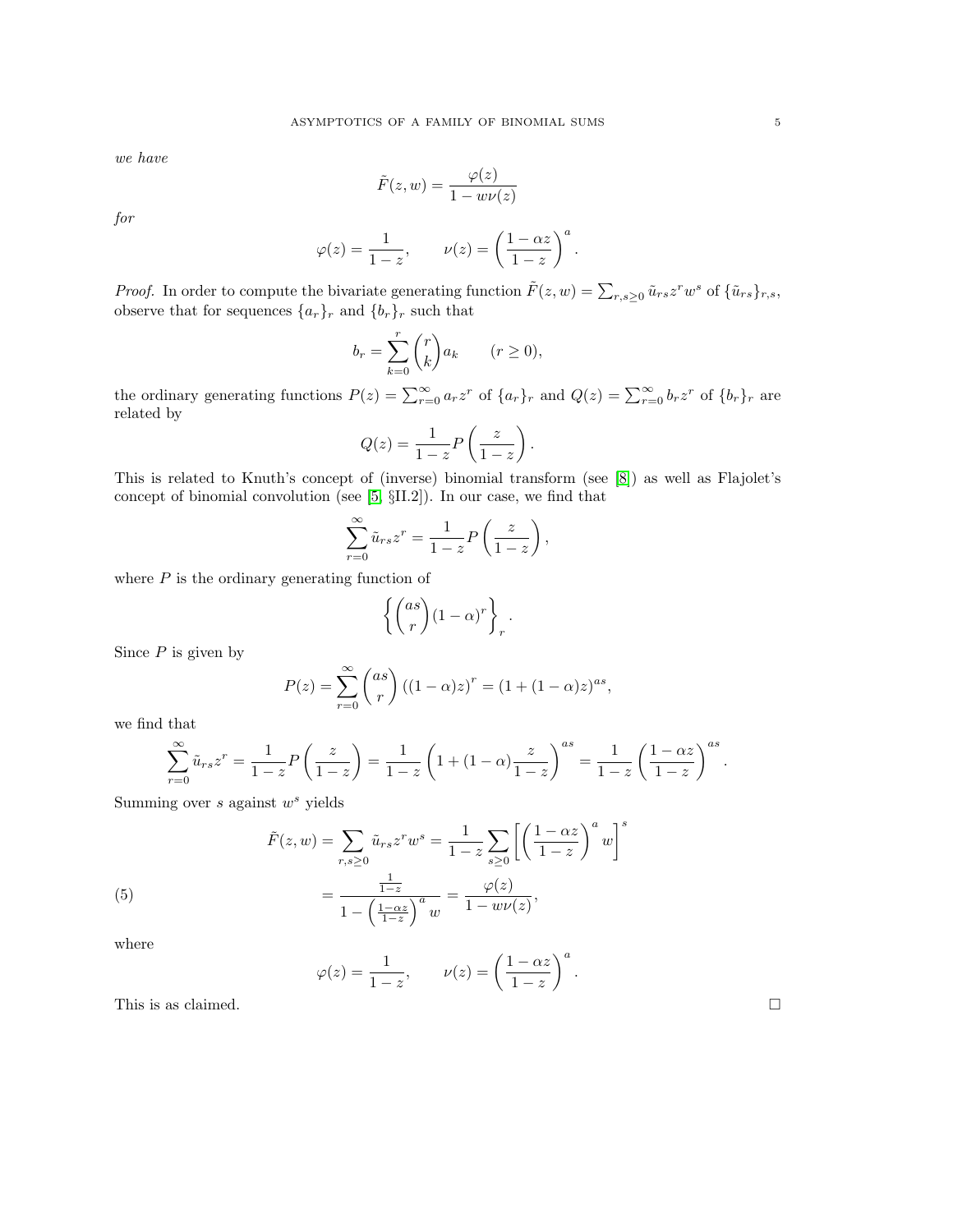$\sum_{r=0}^{\infty} u_r x^r$  $\sum_{r=0}^{\infty} u_r x^r$  $\sum_{r=0}^{\infty} u_r x^r$  is algebraic. This was first proved by Furstenberg in ([\[6\]](#page-21-12)). In order to compute F, we Since  $\{u_r\}_r$  is the diagonal of a bivariate sequence having rational generating function,  $F(x)$ will use the method given by Stanley([\[13,](#page-21-1) p. 179]).

We rewrite  $\tilde{F}(z, w)$  as

$$
\tilde{F}(z,w) = \sum_{r,s \ge 0} \tilde{u}_{rs} z^r w^s = \frac{(1-z)^{a-1}}{(1-z)^a - w (1-\alpha z)^a};
$$

then we substitute  $w = x/z$  and divide by z to obtain

$$
\frac{1}{z}\tilde{F}(z,x/z) = \sum_{r,s\geq 0} \tilde{u}_{rs} z^{r-s-1} x^s = \frac{(1-z)^{a-1}}{z(1-z)^a - x(1-\alpha z)^a}.
$$

We see from here that

$$
F(x) = \sum_{s=0}^{\infty} \tilde{u}_{ss} x^s
$$

is the coefficient of  $z^{-1}$  in  $\frac{1}{z}\tilde{F}(z, x/z)$ . This is equal to the residue of  $\frac{1}{z}\tilde{F}(z, x/z)$  at its unique pole  $z(x)$  that tends to zero as x tends to zero. It is a simple pole and so the residue is obtained by evaluating the numerator at  $z = z(x)$  and dividing by the derivative of the denominator evaluated at  $z = z(x)$ . This gives

<span id="page-5-1"></span>(6) 
$$
F(x) = \frac{(1 - z(x))^{a-1}}{(1 - z(x))^{a-1}(1 - (a+1)z(x)) + a\alpha x (1 - \alpha z(x))^{a-1}}.
$$

Once we find a polynomial  $P(x, y)$  such that  $P(x, F(x)) = 0$ , we can use P to expand F into a Puiseux series about any chosen value of x. In particular, if we expand about the singularities of  $F$  having least nonzero modulus (the dominant singularities of  $F$ ) then we can transfer the data appearing in these expansions by way of the singularity analysis of Flajolet and Sedgewick to obtain a full asymptotic expansion for  $u_r$ , valid as  $r \to \infty$ . The relevant definitions and results now follow.

Let  $\phi$  and R be real numbers with  $R > 1$  and  $0 < \phi < \pi/2$ . The open domain  $\Delta(\phi, R)$  is defined as

$$
\Delta(\phi, R) = \{ z \in \mathbb{C} \mid |z| < R, \ z \neq 1, \ |\text{Arg}(z - 1)| > \phi \}.
$$

A domain is a  $\Delta$ -domain at 1 if it is equal to some  $\Delta(\phi, R)$ . For general nonzero  $\zeta \in \mathbb{C}$ , a  $\Delta$ -domain at  $\zeta$  is defined to be a set of the form  $\zeta \Delta_0$  where  $\Delta_0$  is a  $\Delta$ -domain at 1. The following result follows from the theory developed in Chapter VI of [\[5\]](#page-21-4).

<span id="page-5-0"></span>**Proposition 1** (Flajolet, Sedgewick). Suppose that  $\zeta_1, \ldots, \zeta_n$  are the dominant singularities of the ordinary generating function F of the sequence  $\{a_r\}_r$ . Suppose that F is analytic at the origin and that  $\Delta_0$  is a  $\Delta$ -domain at 1 such that F is analytic in the domain

$$
D = \bigcap_{j=1}^{n} (\zeta_j \Delta_0).
$$

If, for each  $j$ ,  $F$  admits an expansion of the form

$$
F(z) \sim \sum_{k \ge k_j} c_{j,k} (\zeta_j - z)^{\gamma_k} \qquad (z \to \zeta_j, \ z \in D),
$$

then

$$
a_r \sim \sum_{j=1}^n \sum_{k \ge k_j} c_{j,k} \zeta_j^{\gamma_k - r} {r - \gamma_k - 1 \choose r} \qquad (r \to \infty).
$$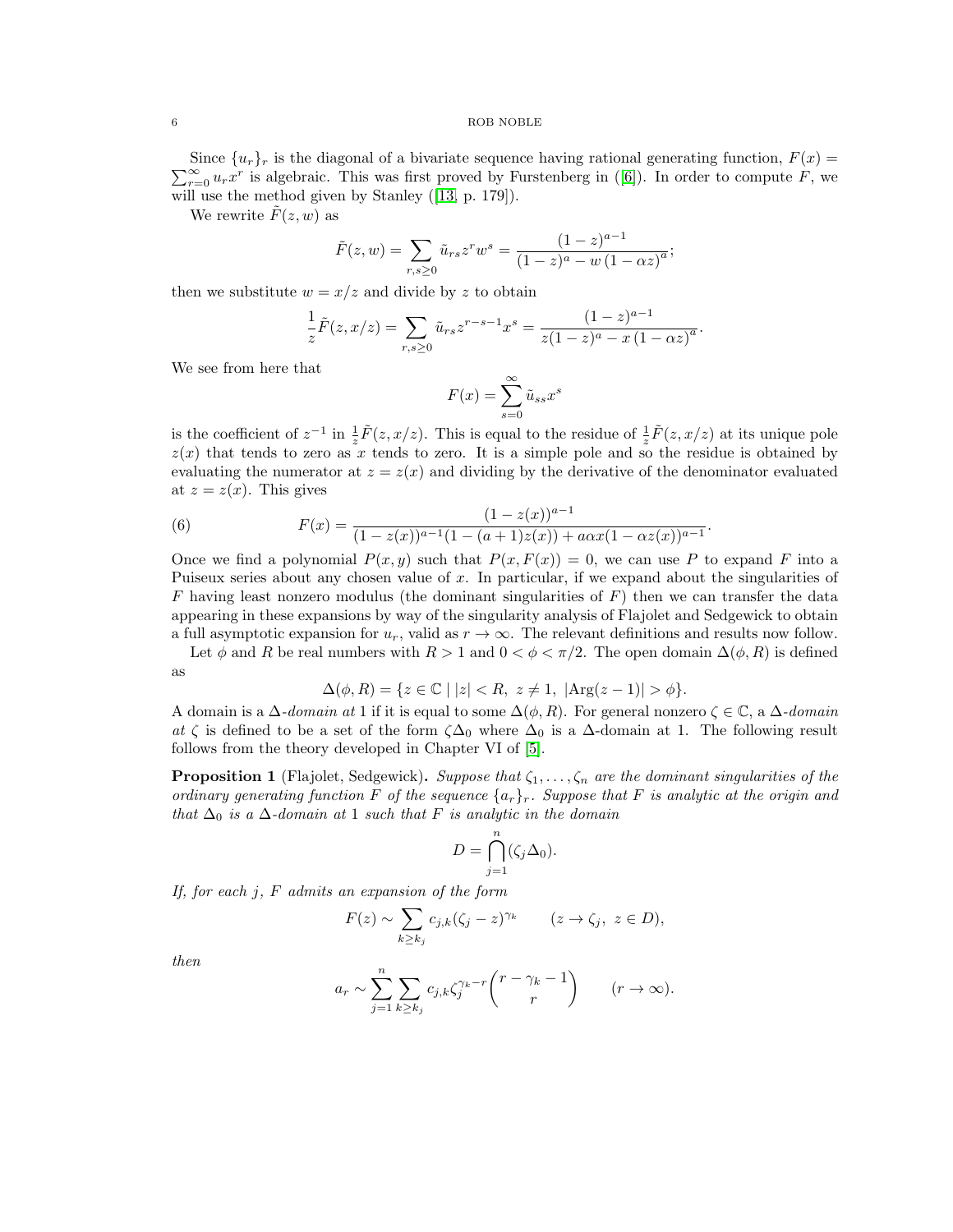Proposition [1](#page-5-0) always applies to algebraic generating functions and, in this case, the exponents  $\gamma_k$  are of the form  $k/\kappa$  for suitable  $\kappa \in \mathbb{N}$  (see, e.g., [\[5,](#page-21-4) Theorem VII.7]). In our case, we will show that  $F(x)$  admits an asymptotic expansion near each of its dominant singularities  $\zeta$  that involves sums of the form

$$
a_0(\zeta - x)^{-p/q} \left( 1 + \sum_{k=1}^{\infty} c_k (\zeta - x)^k \right)
$$

for suitable  $p, q \in \mathbb{N}$ . Defining  $c_0 = 1$ , this gives rise, by way of Proposition [1,](#page-5-0) to the asymptotic term

$$
a_0 \zeta^{-p/q-r} \sum_{k=0}^{\infty} c_k \zeta^k \binom{-k+p/q+r-1}{r}.
$$

Now,

$$
\binom{-k+p/q+r-1}{r} \sim \frac{r^{p/q-k-1}}{\Gamma(p/q-k)} \sum_{j=0}^{\infty} \frac{e_j(p/q-k)}{r^j} \qquad (r \to \infty)
$$

where  $e_0(x) = 1$  and  $e_j(x) \in \mathbb{Q}[x]$  is of degree 2j and divisible by  $x(x-1)...(x-j)$ . In fact, we have  $2i$ 

$$
e_j(x) = \sum_{\ell=j}^{2j} \lambda_{k\ell}(x-1)(x-2)\dots(x-\ell),
$$

where  $\lambda_{k\ell} \in \mathbb{Q}$  is the coefficient of  $v^k t^{\ell}$  in the power series expansion of  $e^t(1+vt)^{-1-1/v}$  (see [\[5,](#page-21-4) Note VI.3, p. 384]). Our asymptotic term can therefore be written as

$$
a_0 \zeta^{-p/q-r} r^{p/q-1} \sum_{k,j \ge 0} \frac{c_k \zeta^k e_j(p/q-k)}{\Gamma(p/q-k) r^{j+k}} = a_0 \zeta^{-p/q-r} r^{p/q-1} \sum_{\ell=0}^{\infty} \frac{h_{\ell}}{r^{\ell}},
$$

where

$$
h_{\ell} = \sum_{k=0}^{\ell} \frac{c_k \zeta^k e_{\ell-k}(p/q - k)}{\Gamma(p/q - k)} \qquad (\ell \ge 0).
$$

Factoring out the leading term yields

$$
\frac{a_0 \zeta^{-p/q-r} r^{p/q-1}}{\Gamma(p/q)}\left(1+\sum_{\ell=1}^\infty \frac{\Gamma(p/q) h_\ell}{r^\ell}\right).
$$

Finally, we can apply the functional equation  $\Gamma(z) = (z-1)\Gamma(z-1)$  repeatedly to find that, for  $m \in \mathbb{N}$ ,

$$
\frac{\Gamma(z)}{\Gamma(z-m)} = (z-1)_m
$$

where

$$
(\cdot)_k := \binom{\cdot}{k} k!
$$

denotes the falling Pochhammer symbol. This shows that

$$
\Gamma(p/q)h_{\ell} = \sum_{k=0}^{\ell} \frac{\Gamma(p/q)c_k\zeta^k e_{\ell-k}(p/q-k)}{\Gamma(p/q-k)}
$$
  
= 
$$
\sum_{k=0}^{\ell} c_k(p/q-1)_k \zeta^k e_{\ell-k}(p/q-k) \in \mathbb{Q}(\zeta, c_1, \dots, c_{\ell}).
$$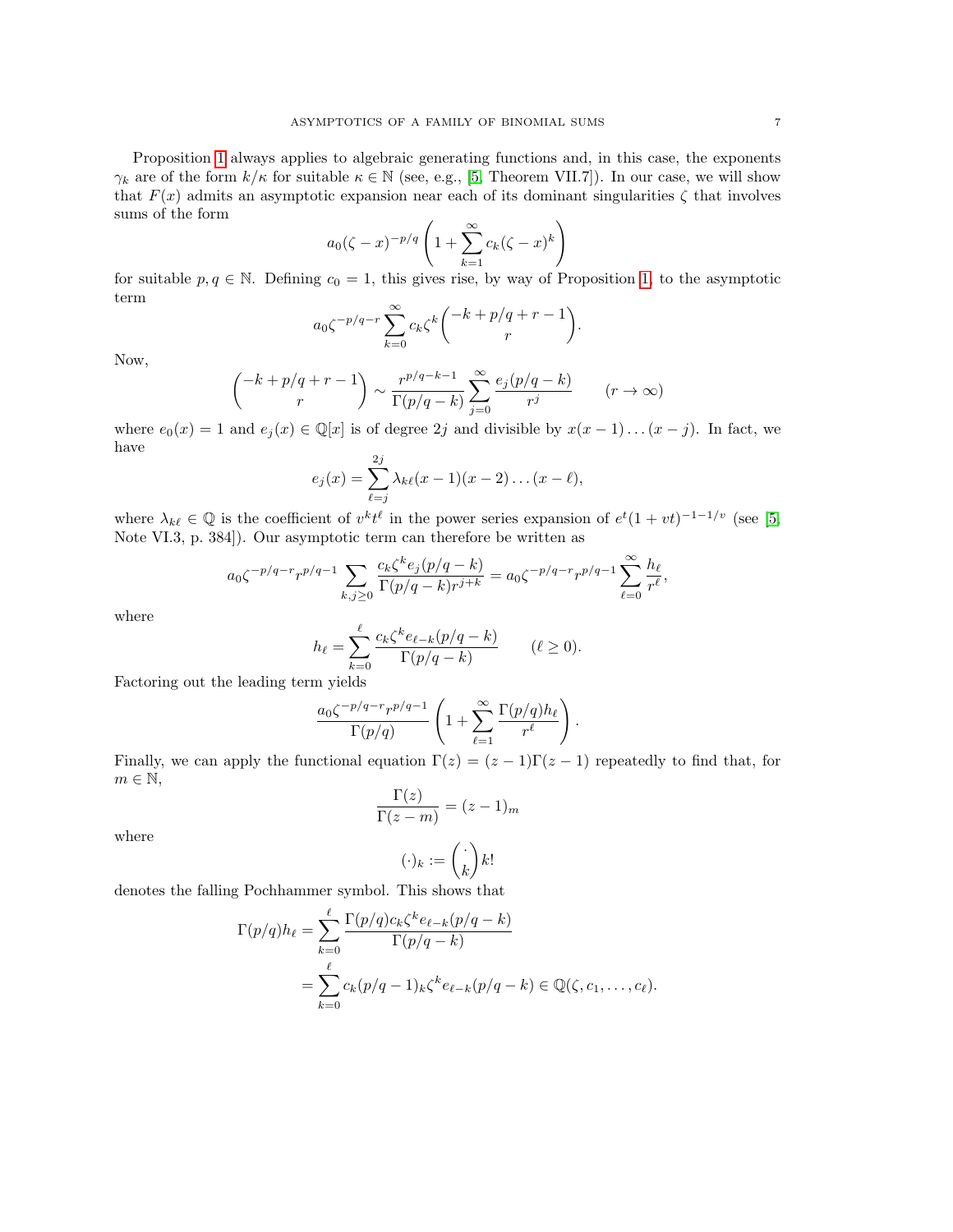This allows us to rewrite the asymptotic term in question as

<span id="page-7-1"></span>(7) 
$$
\frac{a_0 \zeta^{-p/q-r} r^{p/q-1}}{\Gamma(p/q)} \left(1 + \sum_{\ell=1}^{\infty} \frac{\mu_{\ell}}{r^{\ell}}\right), \qquad (\mu_{\ell} \in \mathbb{Q}(\zeta, c_1, \ldots, c_{\ell})).
$$

Now, we will show that  $y = F(x)$  satisfies a polynomial  $P(x, y) \in \mathbb{Q}[x, y]$  of degree  $a + 1$  in y. It will follow that  $F(x)$  satisfies a linear ordinary differential operator with coefficients in  $\mathbb{Q}[x]$  of order  $a + 1$  (see, e.g., [\[13,](#page-21-1) Theorem 6.4.6]). By the method of Frobenius (see, e.g., [\[3,](#page-21-13) §4.8]), the expression

$$
(\zeta - x)^{-p/q} \left( 1 + \sum_{k=1}^{\infty} c_k (\zeta - x)^k \right)
$$

will be a series solution to the corresponding ordinary differential equation which will lead to a linear recurrence relation for the  $c_k$  of the form

$$
\sum_{j=0}^{m} Q_j(k)c_{k+j} = 0 \t (k \ge 0),
$$

for some m and suitable polynomials  $Q_0(x), Q_1(x), \ldots, Q_m(x) \in \mathbb{Q}(\zeta)[x]$  with  $Q_m \neq 0$ . From this we conclude that all of the  $c_k$  lie in  $\mathbb{Q}(\zeta)$  provided that  $c_1, c_2, \ldots, c_{m-1}$  lie in  $\mathbb{Q}(\zeta)$ . For each of the finitely many cases that remain after applying the methods of Pemantle and Wilson, we show that this is indeed the case and conclude that  $c_k \in \mathbb{Q}(\zeta)$  for all k. Since  $\zeta$  will lie in  $\mathbb{Q}(\sqrt{\Delta_g})$ , we conclude ultimately that  $c_k \in \mathbb{Q}(\sqrt{\Delta_g})$  for all k. From [\(7\)](#page-7-1), we then have  $\mu_\ell \in \mathbb{Q}(\sqrt{\Delta_g})$  for all  $\ell$  as well.

## 3. Some auxiliary results on F

# <span id="page-7-0"></span>3.1. Computation of the dominant singularities of F. Our simple pole  $z = z(x)$  satisfies

$$
x = \frac{z(1-z)^a}{(1-\alpha z)^a}.
$$

Also, from  $(6)$  we see that for this value of z, we have

<span id="page-7-2"></span>
$$
F(x) = \frac{(1 - z(x))^{a-1}}{(1 - z(x))^{a-1}(1 - (a+1)z(x)) + a\alpha x (1 - \alpha z(x))^{a-1}}.
$$

If we eliminate x, with  $y = F(x)$ , we have the parametric equations

(8) 
$$
x = \frac{z(1-z)^a}{(1-\alpha z)^a}, \qquad y = \frac{1-\alpha z}{p(z)}, \qquad p(z) = \alpha z^2 + (a\alpha - a - \alpha - 1)z + 1.
$$

We can therefore determine the singularities of F by computing  $\frac{dy}{dx}$  implicitly. We obtain

$$
F'(x) = \frac{-(1 - \alpha z)^{a+1} q(z)}{(1 - z)^a p(z)^3}
$$

where

$$
q(z) = \alpha^{2} z^{3} - \alpha(\alpha + 2) z^{2} + (a + 1 - a\alpha + 2\alpha)z + a\alpha - a - 1.
$$

Now, since we seek the singularities of least nonzero modulus and  $x = 0$  when  $z = 1$  and  $x \to \infty$  as  $z \to \frac{1}{\alpha}$ , we can exclude these values of z from contention. Also, if p and q share a root then their resultant, given by

$$
a^2\alpha^2(1-\alpha)^3((a-1)^2\alpha-(a+1)^2)
$$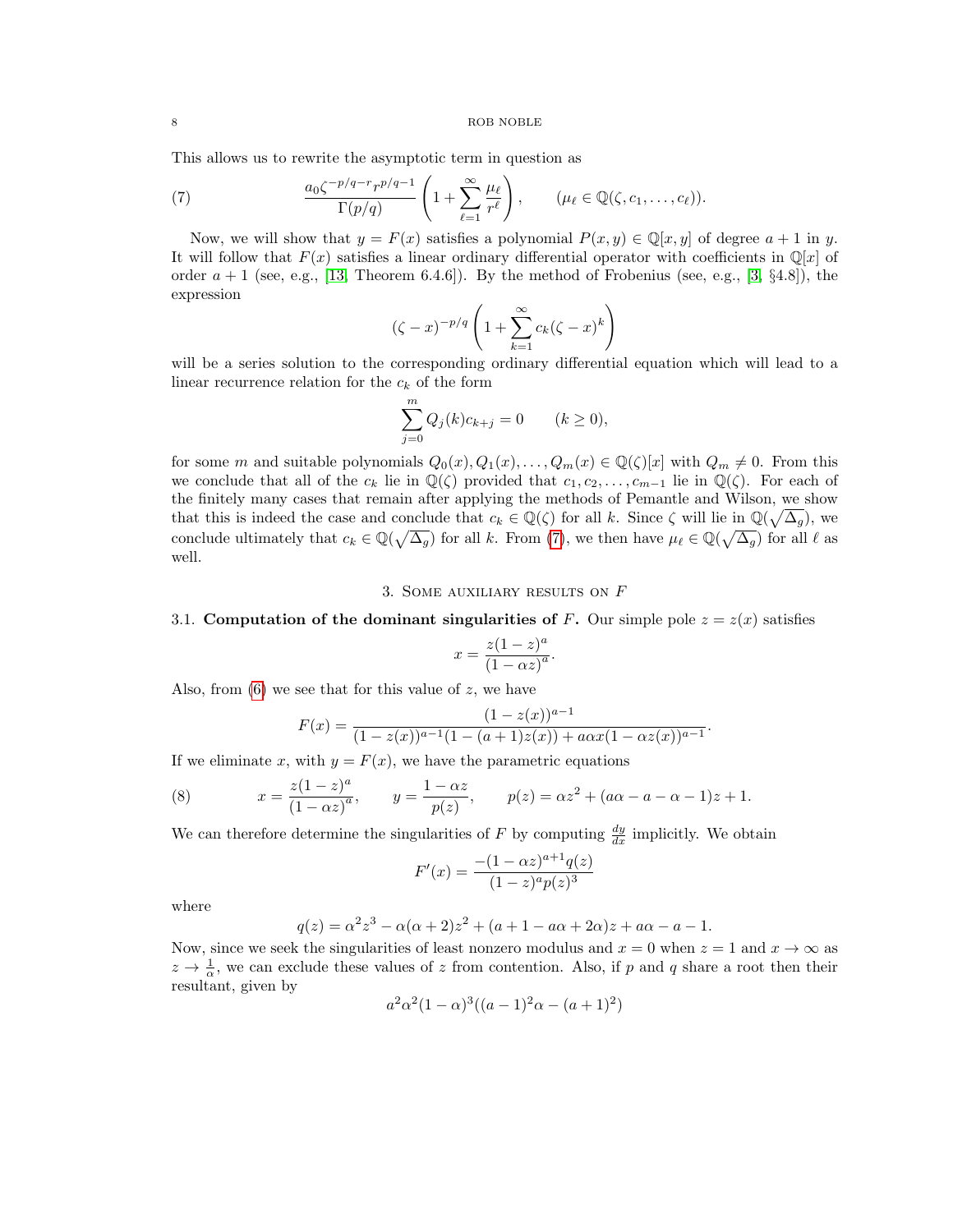would have to vanish. Since  $a \in \mathbb{N}$  and  $\alpha \notin \{0, 1\}$ , this would force  $(a-1)^2 \alpha - (a+1)^2 = 0$ , so that

$$
\alpha = \left(\frac{a+1}{a-1}\right)^2.
$$

But this forces p to have a double root at  $z = \frac{1-a}{1+a}$  which then appears in the denominator with multiplicity 6. Since it appears as a root of q with multiplicity at most 3, it follows that, in any case, the roots of  $p(z) = \alpha z^2 + (\alpha \alpha - a - \alpha - 1)z + 1$  are singularities. In case this polynomial has complex conjugate roots, both roots correspond to dominant singularities while in case this polynomial has real roots, the corresponding value of  $x$  having smaller absolute value is the unique dominant singularity.

3.2. The polynomial  $P(x, y)$  satisfied by F. In order to find  $P(x, y)$ , we eliminate z from the parametric equations given by [\(8\)](#page-7-2). This is done by calculating the resultant of

(9) 
$$
p(z)y - (1 - \alpha z)
$$
 and  $(1 - \alpha z)^{a}x - z(1 - z)^{a}$ 

with respect to  $z$ , where

$$
p(z) = \alpha z^2 + (a\alpha - a - \alpha - 1)z + 1 = (1 - z)(1 - \alpha z) - a(1 - \alpha)z.
$$

This resultant is given by

$$
R(x,y) = (\alpha y)^{a+1} \prod_{j=1}^{2} [(1 - \alpha z_j(y))^a x - z_j(y)(1 - z_j(y))^a]
$$

where  $z_1(y)$  and  $z_2(y)$  are the roots of  $p(z)y - (1 - \alpha z)$  (see, e.g., [\[7,](#page-21-14) Ch. 12]). A calculation using the computer algebra system Maple 11 (see [\[9\]](#page-21-15)) determines that

(10) 
$$
R(x,y) = a^a \alpha^{a+1} (\alpha - 1)^a y^{a+1} x^2 + S(y) x + (\alpha - 1)^a (y-1) (ay+1)^a.
$$

where

$$
S(y) = \frac{(\alpha - 1)^a}{2^{a+1}} \left( (L^-(y) - \sqrt{\Delta(y)}) (L^+(y) + \sqrt{\Delta(y)})^a + (L^-(y) + \sqrt{\Delta(y)}) (L^+(y) - \sqrt{\Delta(y)})^a \right)
$$
  
= 
$$
\frac{(\alpha - 1)^a}{2^a} \left( L^-(y) \sum_k {a \choose 2k} L^+(y)^{a-2k} \Delta(y)^k - \Delta(y) \sum_k {a \choose 2k+1} L^+(y)^{a-2k-1} \Delta(y)^k \right),
$$
  

$$
L^+(y) = (\alpha(a-1) + (a+1))y + \alpha, \qquad L^-(y) = (\alpha(a-1) - (a+1))y + \alpha,
$$

and

$$
\Delta(y) = (\alpha - 1)((a - 1)^2 \alpha - (a + 1)^2)y^2 + 2\alpha(a - 1)(\alpha - 1)y + \alpha^2
$$
  
=  $L^+(y)^2 - 4a\alpha y(ay + 1) = L^-(y)^2 - 4\alpha y(y - 1).$ 

We then have  $P(x, F(x)) = 0$ , where we set

$$
P(x,y) = \frac{R(x,y)}{(\alpha-1)^a} = a^a \alpha^{a+1} y^{a+1} x^2 + \frac{S(y)}{(\alpha-1)^a} x + (y-1)(ay+1)^a.
$$

In particular, the dominant singularities satisfy the resultant of  $p(z)$  and  $(1 - \alpha z)^a x - z(1 - z)^a$ , which is the leading term of  $R(x, y)$  as a polynomial in y. Using Maple to compute the coefficient of y in  $y^{a+1}R(x,1/y)$  we find that the coefficient of  $y^a$  in  $R(x,y)$  equals 0. Also, we have

$$
R(x,0) = -(\alpha - 1)^a.
$$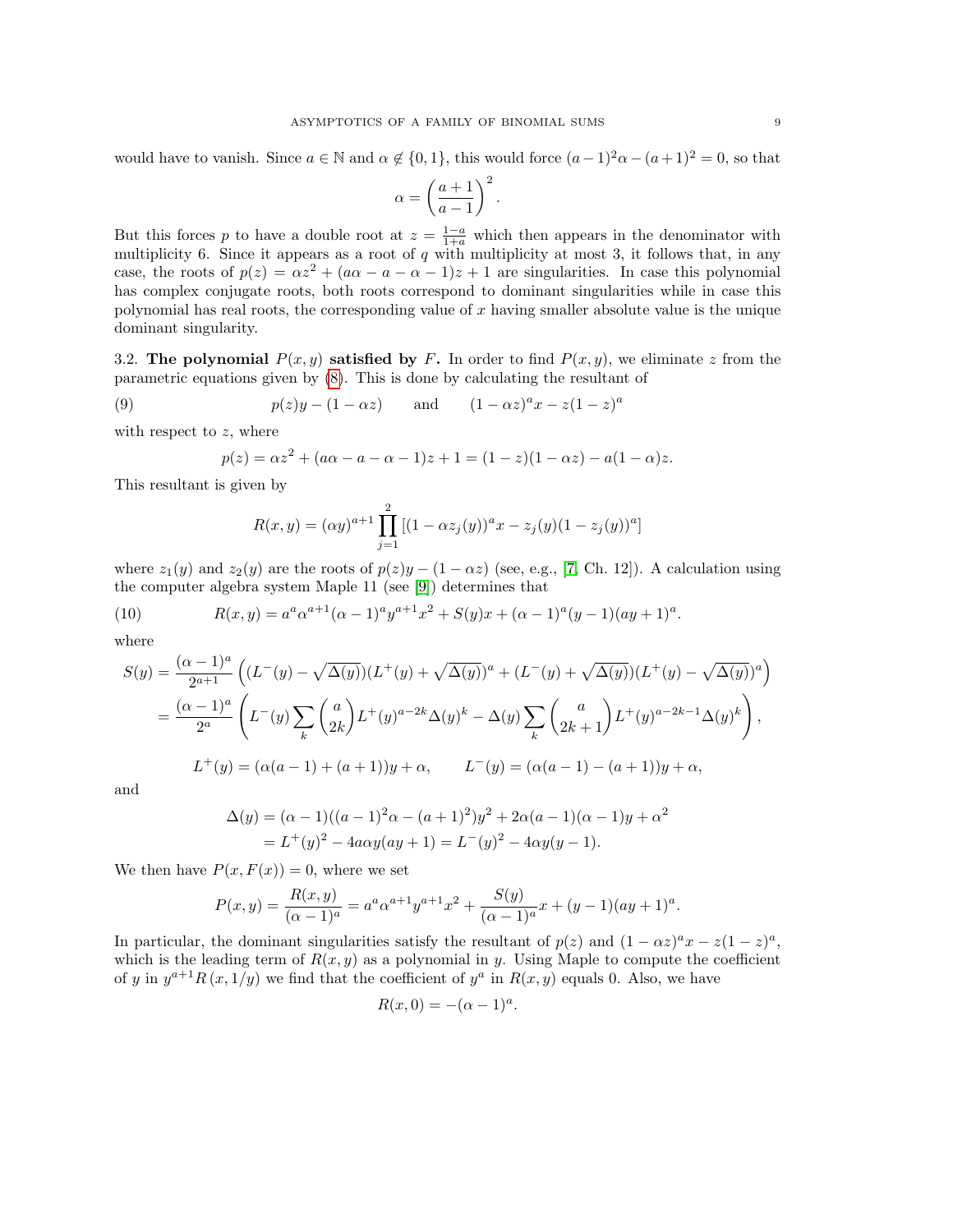Therefore, with

$$
\{\zeta_1, \zeta_2\} = \left\{ \frac{z(1-z)^a}{(1-\alpha z)^a} \middle| p(z) = 0 \right\},\,
$$

we have

<span id="page-9-2"></span>(11)  

$$
P(x,y) = \frac{R(x,y)}{(\alpha-1)^a} = a^a \alpha^{a+1} y^{a+1} x^2 + \frac{S(y)}{(\alpha-1)^a} x + (y-1)(ay+1)^a
$$

$$
= a^a \alpha^{a+1} (x - \zeta_1)(x - \zeta_2) y^{a+1} - \sum_{k=1}^{a-1} L_k^{(a,\alpha)}(x) y^k - 1
$$

for suitable linear polynomials  $L_k^{(a,\alpha)}$  $(k_n^{(a,\alpha)}(x) \in \mathbb{Q}[x]$ . A further calculation shows that  $L_{a-1}^{(a,\alpha)}(x) \neq 0$ . Being unable to explicitly determine the  $L_k^{(a,\alpha)}$  $\binom{(a,\alpha)}{k}(x)$  for general  $a \in \mathbb{N}$ , we turn to the method of Pemantle and Wilson in order to eliminate all but finitely many cases. We will then compute  $P(x, y)$  explicitly, on an individual basis, for the finitely many cases that remain.

## 4. The cases covered by Pemantle and Wilson

<span id="page-9-0"></span>4.1. Preliminary results of Pemantle and Wilson. Bivariate sequences  $\{a_{rs}\}_{r,s}$  having generating function  $F(z, w)$  of the form

$$
\tilde{F}(z, w) = \sum_{r,s \ge 0} a_{rs} z^r w^s = \frac{\varphi(z)}{1 - w\nu(z)}
$$

for meromorphic functions  $\varphi$  and  $\nu$  that are analytic at  $z = 0$  are called *generalized Riordan arrays* (see, e.g., [\[15\]](#page-21-16)). We see from [\(5\)](#page-4-0) that the binomial sums we are considering are of this type. Using the multivariate methods developed by Pemantle and Wilson in [\[12\]](#page-21-3), we can obtain a full asymptotic expansion for such sequences, valid in suitable directions determined by the simple poles of  $F$  that are minimal in a sense to be described below. In [\[15\]](#page-21-16), Wilson determined the leading terms of an expansion in case there exists one, and showed that if the sequence consists entirely of nonnegative numbers, then there is a unique simple pole determining a direction in which we obtain an asymptotic expansion. Before stating the relevant results, we need to define the set  $S_{rs}$  of points that determine the directions of expansion. First of all, we say that a pole  $(z_0, w_0)$  of F (so that  $w_0 = \nu(z_0)^{-1}$  is minimal if every pole that lies in the closed bi-disk determined by  $(z_0, w_0)$  in fact lies in the torus determined by  $(z_0, w_0)$ . That is, a pole  $(z_0, w_0)$  of  $\tilde{F}$  is minimal provided that for all poles  $(z, w)$  of  $\tilde{F}$ , we have

$$
|z| \leq |z_0|
$$
 and  $|w| \leq |w_0| \implies |z| = |z_0|$  and  $|w| = |w_0|$ .

The set  $S_{rs}$  is then given by

<span id="page-9-1"></span>(12) 
$$
S_{rs} = \{ z \in \mathbb{C} \mid (z, \nu(z)^{-1}) \text{ is minimal, } \varphi(z) \neq 0,
$$

$$
s z \nu'(z) = r \nu(z) \text{ and } s z \nu''(z) \neq (r - s) \nu'(z) \}.
$$

The condition  $s z \nu'(z) = r \nu(z)$  comes from the requirement that

$$
[r, s] = [zH_z(z, w), wH_w(z, w)] \in \mathbb{P}^1,
$$

where  $H(z, w) = 1 - w\nu(z)$ . This is the direction along which we obtain our asymptotic expansion for  $r, s \to \infty$ . In our example of interest,  $\nu(0) \neq 0$  and since  $\alpha \neq 1$ ,  $\nu(z)$  is not a polynomial. In order to simplify the statements of the relevant results from [\[12\]](#page-21-3) and [\[15\]](#page-21-16), we will add these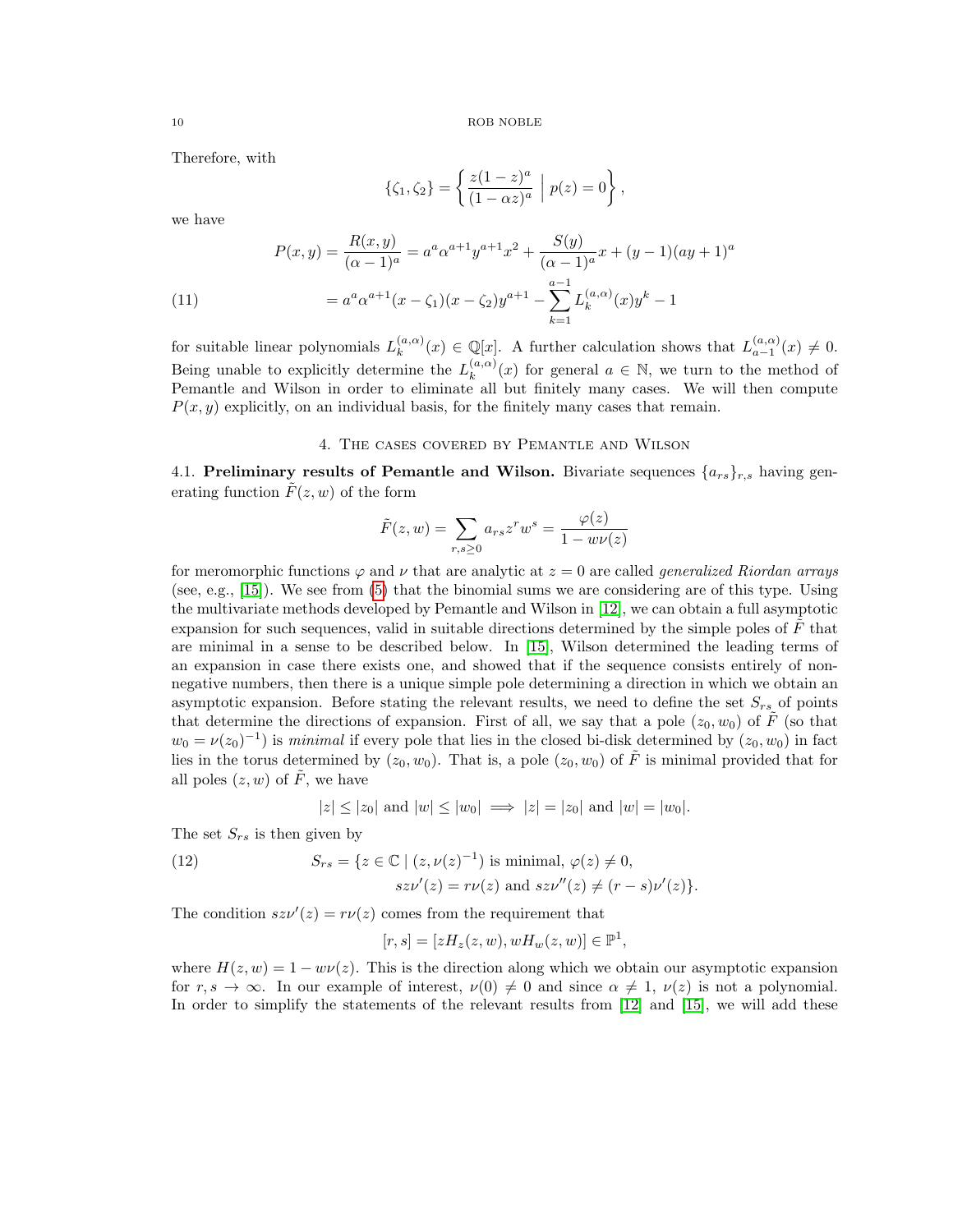hypotheses. The first result combines Theorems 3.1, 3.3, and Corollary 3.7 of [\[12\]](#page-21-3) to obtain the existence of the expansion with [\[15\]](#page-21-16) to determine the leading terms.

<span id="page-10-0"></span>**Proposition 2.** Let  $\{a_{rs}\}_{r,s}$  denote a bivariate sequence of complex numbers with ordinary generating function  $\tilde{F}$  given by

$$
\tilde{F}(z,w) = \sum_{r,s \ge 0} a_{rs} z^r w^s = \frac{\varphi(z)}{1 - w\nu(z)}
$$

,

for some meromorphic functions  $\varphi$  and  $\nu$  that are analytic at  $z = 0$ . Suppose further that  $\nu$  is not a polynomial and  $\nu(0) \neq 0$ . Let  $S_{rs}$  be defined by [\(12\)](#page-9-1) and suppose that  $S_{rs}$  is finite and nonempty. Then there exist constants  $c_{\ell}^{(z_{rs})}$  for  $\ell \in \mathbb{N}$  and  $z_{rs} \in S_{rs}$  such that

$$
a_{rs} \sim \sum_{z_{rs} \in S_{rs}} \frac{\varphi(z_{rs}) \nu(z_{rs})^s}{z_{rs}^r \sqrt{2 \pi s Q_{rs}(z_{rs})}} \left(1 + \sum_{\ell=1}^{\infty} \frac{c_{\ell}^{(z_{rs})}}{s^{\ell}}\right)
$$

as  $r, s \to \infty$  (with  $r/s, s/r$  remaining bounded), where  $\sqrt{\cdot}$  denotes the principal branch of the square root and

$$
Q_{rs}(z) = \frac{z^2 \nu''(z)}{\nu(z)} - \frac{r(r-s)}{s^2}.
$$

In [\[15\]](#page-21-16), the author shows that in case  $a_{rs} \geq 0$  for all r and s,  $S_{rs}$  is a singleton, consisting of a single positive real number less than the radius of convergence  $\rho$  of  $\nu$ . In this case, we obtain the following corollary of Proposition [2.](#page-10-0)

<span id="page-10-1"></span>**Corollary 1.** With notation as in Proposition [2,](#page-10-0) let  $\rho > 0$  denote the radius of convergence of  $\nu$ and suppose further that  $\nu$  is not a polynomial and  $\nu(0) \neq 0$ . Let  $S_{rs}$  be defined by [\(12\)](#page-9-1). Then  $S_{rs} = \{x_{rs}\}\$  for some  $0 < x_{rs} < \rho$  and there exist constants  $c_{\ell}^{(r,s)}$  $\int_{\ell}^{(r,s)}$  for  $\ell \in \mathbb{N}$  such that

$$
a_{rs} \sim \frac{\varphi(x_{rs})\nu(x_{rs})^s}{x_{rs}^r \sqrt{2\pi s Q_{rs}(x_{rs})}} \left(1 + \sum_{\ell=1}^{\infty} \frac{c_{\ell}^{(r,s)}}{s^{\ell}}\right)
$$

as  $r, s \to \infty$  (with  $r/s, s/r$  remaining bounded), where  $\sqrt{\cdot}$  denotes the principal branch of the square root and

$$
Q_{rs}(z) = \frac{z^2 \nu''(z)}{\nu(z)} - \frac{r(r-s)}{s^2}.
$$

Remark 1. A more general result due to Pemantle and Wilson allows for the case where  $Q_{rs}(x_{rs}) = 0$ (see [\[12,](#page-21-3) Theorem 3.3]). However, in this case, we only obtain smooth minimal points in a valid direction for expansion in case  $s = r$  which corresponds to Theorem [2.](#page-2-1) Although we will prove Theorem [2](#page-2-1) by the method of Flajolet and Sedgewick, it should be noted that the leading terms obtained in Theorem [2](#page-2-1) agree with what is predicted by this more general result of Pemantle and Wilson.

4.2. Applying the methods of Pemantle and Wilson. We are interested in the asymptotics of the binomial sums

$$
\tilde{u}_{rs} = \sum_{k=0}^{r} {r \choose k} {as \choose k} (1-\alpha)^k,
$$

as r and s tend to infinity in a suitable direction. By setting  $s = ar$  in the bivariate asymptotic expansions obtained, we may suppose that  $a = 1$ . We then have

$$
\varphi(z) = \frac{1}{1-z}, \qquad \nu(z) = \frac{1-\alpha z}{1-z}.
$$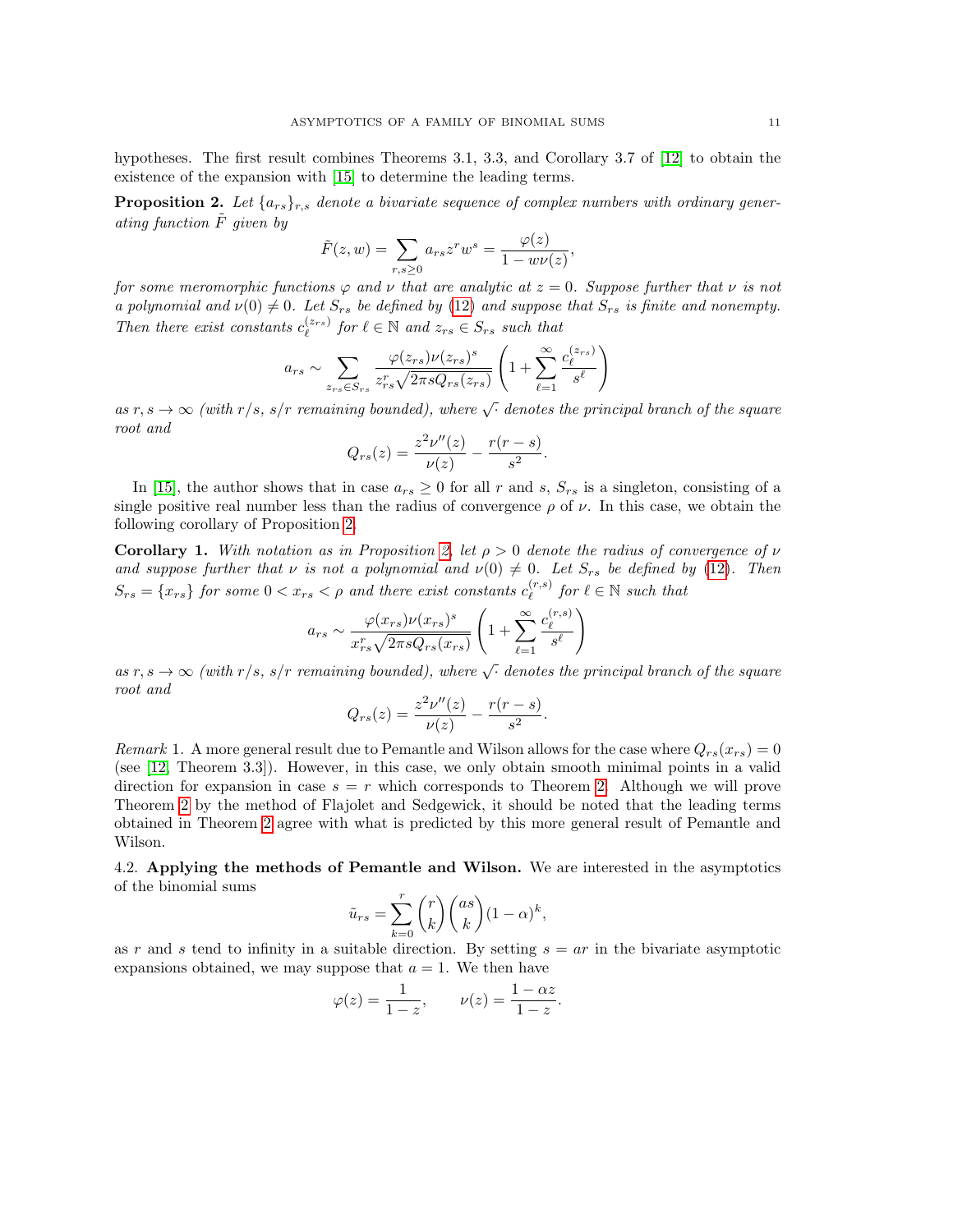Since  $\varphi(z) \neq 0$  for any z satisfying  $1 - w\nu(z) = 0$ , the set  $S_{rs}$  defined by [\(12\)](#page-9-1) is given by

$$
S_{rs} = \{ z \in \mathbb{C} \mid (z, \nu(z)^{-1}) \text{ is minimal, } sz\nu'(z) = r\nu(z), \ s z \nu''(z) \neq (r - s)\nu'(z) \}.
$$

But

$$
\frac{z\nu'(z)}{\nu(z)} = \frac{1}{1-z} - \frac{1}{1-\alpha z}, \qquad \frac{z\nu''(z)}{\nu'(z)} = \frac{2z}{1-z}.
$$

Denoting the set of minimal points by  $M$ , we can therefore rewrite the conditions of membership in the set  $S_{rs}$  as  $(z, \nu(z)^{-1}) \in \mathcal{M}$  and

$$
\mu(z) := \frac{1}{1-z} - \frac{1}{1-\alpha z} = \frac{r}{s}, \qquad \frac{2z}{1-z} \neq \frac{r}{s} - 1.
$$

The second condition is equivalent to  $z \neq (r - s)/(r + s)$ , but this follows from the first equation since if  $z = (r-s)/(r+s)$ , the first equation forces  $\alpha = (r+s)^2/(r-s)^2$  which fails to be a constant. Defining  $f_{rs}$  by

$$
r\alpha f_{rs}(z) = (1-z)(1-\alpha z)(r - s\mu(z)) = r\alpha z^2 - ((1+\alpha)r + (1-\alpha)s)z + r,
$$

we can rewrite  $S_{rs}$  as

(13) 
$$
S_{rs} = \{ z \in \mathbb{C} \mid (z, \nu(z)^{-1}) \in \mathcal{M} \text{ and } f_{rs}(z) = 0 \}.
$$

From now on, we will denote the roots of  $f_{rs}$  by  $z_{rs}^+$  and  $z_{rs}^-$ , where we have labelled the roots so From now on, we will denote the roots of  $f_{rs}$  by  $z_{rs}$  and  $z_{rs}$ , where we have fabelled the roots so that  $z_{rs}^+ - z_{rs}^- = \sqrt{\Delta_{frs}}$  where  $\Delta_{frs}$  denotes the discriminant of  $f_{rs}$  and  $\sqrt{\cdot}$  denotes the principal branch of the square root. Also, the main terms of the asymptotic expansions appearing in the statement of Proposition [2](#page-10-0) are given by

$$
\frac{\varphi(z_{rs}^{\pm})\nu(z_{rs}^{\pm})^s}{(z_{rs}^{\pm})^r\sqrt{2\pi sQ_{rs}(z_{rs}^{\pm})}}, \quad \text{where} \quad Q_{rs}(z) = \frac{z^2\nu''(z)}{\nu(z)} - \frac{r(r-s)}{s^2}.
$$

A calculation shows that

$$
sQ_{rs}(z_{rs}^{\pm}) = s \left[ \frac{(z_{rs}^{\pm})^2 \nu''(z_{rs}^{\pm})}{\nu(z_{rs}^{\pm})} + \frac{z_{rs}^{\pm} \nu'(z_{rs}^{\pm})}{\nu(z_{rs}^{\pm})} - \left( \frac{z_{rs}^{\pm} \nu'(z_{rs}^{\pm})}{\nu(z_{rs}^{\pm})} \right)^2 \right]
$$
  
= 
$$
\frac{s(1-\alpha)z_{rs}^{\pm}(1-\alpha(z_{rs}^{\pm})^2)}{(1-z_{rs}^{\pm})^2(1-\alpha z_{rs}^{\pm})^2} = \frac{r^2}{s(1-\alpha)} \left[ \frac{1-\alpha(z_{rs}^{\pm})^2}{z_{rs}^{\pm}} \right].
$$

But the product of the roots of  $f_{rs}$  is equal to  $1/\alpha$  and so

$$
z_{rs}^{\pm}(z_{rs}^{\pm} \mp \sqrt{\Delta_{f_{rs}}}) = \frac{1}{\alpha} \quad \text{or} \quad \frac{1 - \alpha (z_{rs}^{\pm})^2}{z_{rs}^{\pm}} = \mp \alpha \sqrt{\Delta_{f_{rs}}}.
$$

Therefore, we have

$$
sQ_{rs}(z_{rs}^{\pm}) = \frac{r^2}{s(1-\alpha)} \left[ \frac{1 - \alpha (z_{rs}^{\pm})^2}{z_{rs}^{\pm}} \right] = \pm \frac{r^2 \alpha \sqrt{\Delta_{f_{rs}}}}{s(\alpha - 1)}.
$$

The leading terms of the expansion then become

(14) 
$$
\frac{\varphi(z_{rs}^{\pm})\nu(z_{rs}^{\pm})^s}{(z_{rs}^{\pm})^r \sqrt{\pm 2\pi \frac{r^2 \alpha \sqrt{\Delta_{frs}}}{s(\alpha - 1)}}} = \frac{(1 - \alpha z_{rs}^{\pm})^s}{r(z_{rs}^{\pm})^r (1 - z_{rs}^{\pm})^{s+1}} \sqrt{\pm \frac{(\alpha - 1)s}{2\pi \alpha \sqrt{\Delta_{frs}}}}.
$$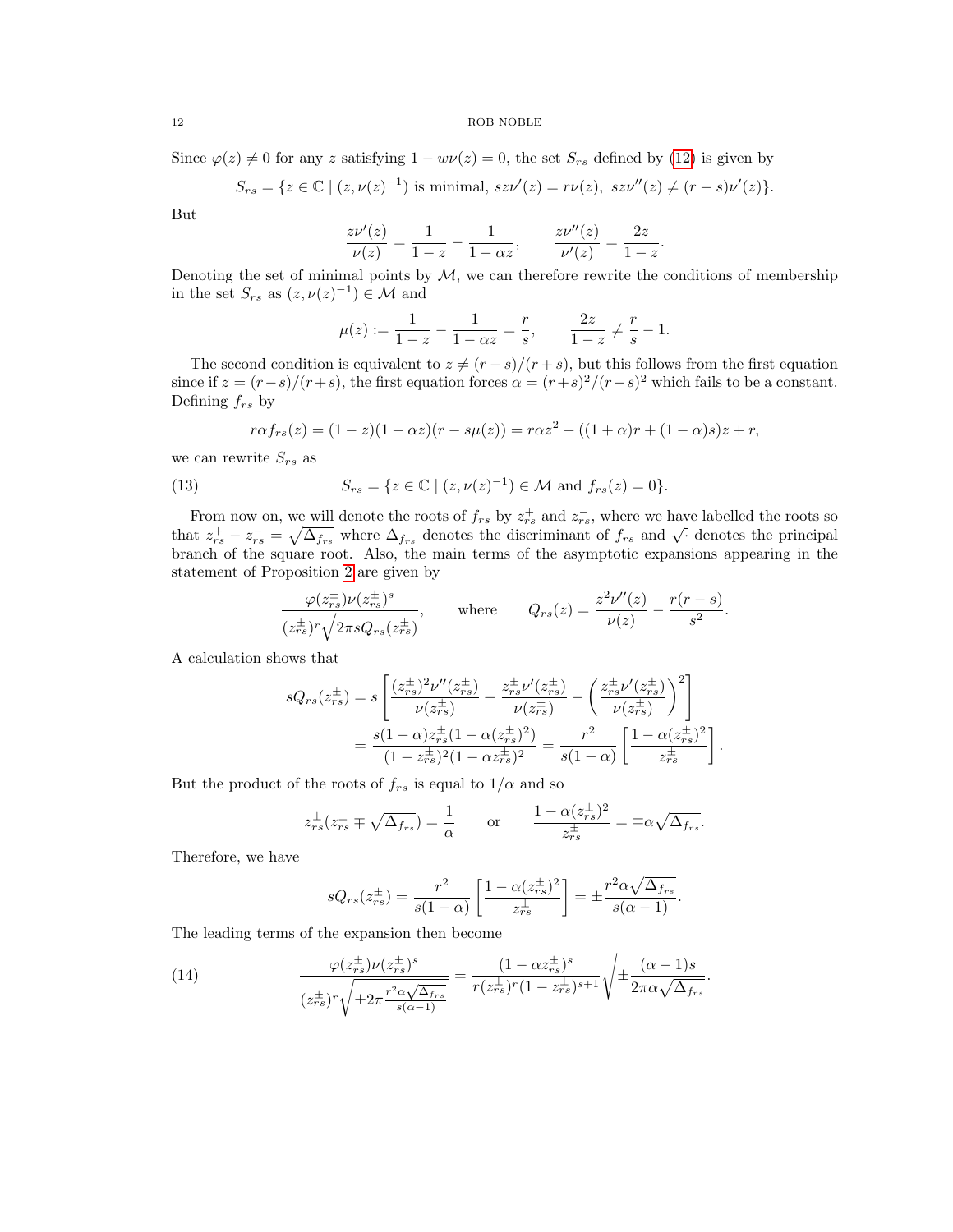Finally, we need to determine the set  $S_{rs}$ . If  $\varepsilon = 0$  so that  $\alpha < 0$ , then  $\tilde{u}_{rs} \ge 0$  for all r and s and so Corollary [1](#page-10-1) applies and we can conclude that  $S_{rs}$  is a singleton, consisting of a single positive real number less than one. By graphing the curve

$$
\mu(x) = \frac{1}{1-x} - \frac{1}{1-\alpha x},
$$

it is seen that for any  $r, s > 0$ ,  $\mu(x) = r/s$  has two solutions, one lying between 0 and 1 and the other being negative and less than  $1/\alpha$ . It follows that  $S_{rs} = \{x_{rs}\}\$  where  $x_{rs} = z_{rs}^+$ . Replacing  $\alpha$ with  $1 - d$  yields the following result.

<span id="page-12-3"></span>**Proposition 3.** Let  $d \in \mathbb{N}$ . The polynomials  $f_{rs}$  given by

$$
r(1-d)f_{rs}(z) = (1-d)rz^2 + ((d-2)r - ds)z + r,
$$

have distinct real roots  $x_{rs}^+ > x_{rs}^-$ . Define  $x_{rs} = x_{rs}^+$ . Then  $0 < x_{rs} < 1$  and there exist constants  $c_\ell^{(r,s)}$  $\int_{\ell}^{(r,s)}$  for  $\ell \in \mathbb{N}$  such that

$$
\sum_{k=0}^{r} {r \choose k} {s \choose k} d^{k} \sim \frac{(1 - (1 - d)x_{rs})^{s}}{rx_{rs}^{r} (1 - x_{rs})^{s+1}} \sqrt{\frac{ds}{2\pi (d-1)\sqrt{\Delta_{f_{rs}}}}} \left(1 + \sum_{\ell=1}^{\infty} \frac{c_{\ell}^{(r,s)}}{s^{\ell}}\right)
$$

as  $r, s \to \infty$  (with  $r/s, s/r$  remaining bounded), where  $\sqrt{\cdot}$  denotes the principal branch of the square root.

We now turn to the alternating case given by  $\varepsilon = 1$ . This corresponds to the case  $\alpha > 1$ . We need to determine whether 0, 1 or 2 of the roots of  $f_{rs}$  give rise to minimal points. Define

$$
\gamma(z) = \frac{1}{\nu(z)} = \frac{1-z}{1-\alpha z}.
$$

Every point of M has first coordinate z such that  $\gamma(z)$  realizes the minimum modulus of the points in the image of the closed disk determined by z under  $\gamma$ . That is, if  $(z, w(z))$  is minimal and we define  $D_t$  for  $t > 0$  to be the image of the closed disk of radius t centred at the origin, we have

$$
|\gamma(z)| = \min\{|w| : w \in D_{|z|}\}.
$$

We now turn to the determination of such points. We will use the fact that  $\gamma$  is a Möbius transformation defined on the extended complex plane  $\mathbb{P}^1(\mathbb{C})$  and as such sends disks to disks, preserving their boundary circles. Let  $t > 0$ , and consider the circle centred at the origin with radius t. Since

<span id="page-12-0"></span>(15) 
$$
\gamma(t) = \frac{1-t}{1-\alpha t},
$$

<span id="page-12-1"></span>(16) 
$$
\gamma(ti) = \frac{(1 + \alpha t^2) + i(\alpha - 1)t}{1 + \alpha^2 t^2},
$$

<span id="page-12-2"></span>(17) 
$$
\gamma(-t) = \frac{1+t}{1+\alpha t},
$$

we see that the image of the circle in question is the unique circle in  $\mathbb{P}^1(\mathbb{C})$  passing through the points [\(15\)](#page-12-0), [\(16\)](#page-12-1) and [\(17\)](#page-12-2). This is easily seen to be the unique circle  $C_t$  in  $\mathbb{P}^1(\mathbb{C})$  having centre lying on the extended real axis  $\mathbb{P}^1(\mathbb{R})$  for which  $C_t \cap \mathbb{P}^1(\mathbb{R}) = \{ \gamma(-t), \gamma(t) \}.$  In case  $t = 1/\alpha$ , this circle is given by  $C_{1/\alpha} = \{z \in \mathbb{C} \mid \Re(z) = \frac{\alpha+1}{2\alpha}\} \cup \{\infty\} \subseteq \mathbb{P}^1(\mathbb{C})$ . Now, each circle in  $\mathbb{P}^1(\mathbb{C})$  is the boundary circle of two disks in  $\mathbb{P}^1(\mathbb{C})$ . Indeed, the exterior of any disk is itself a disk having the same boundary circle. The image of the open disk centred at the origin with radius  $t$  will be the open disk in  $\mathbb{P}^1(\mathbb{C})$  with boundary circle  $C_t$  that contains  $\gamma(0) = 1$ . Its closure will be the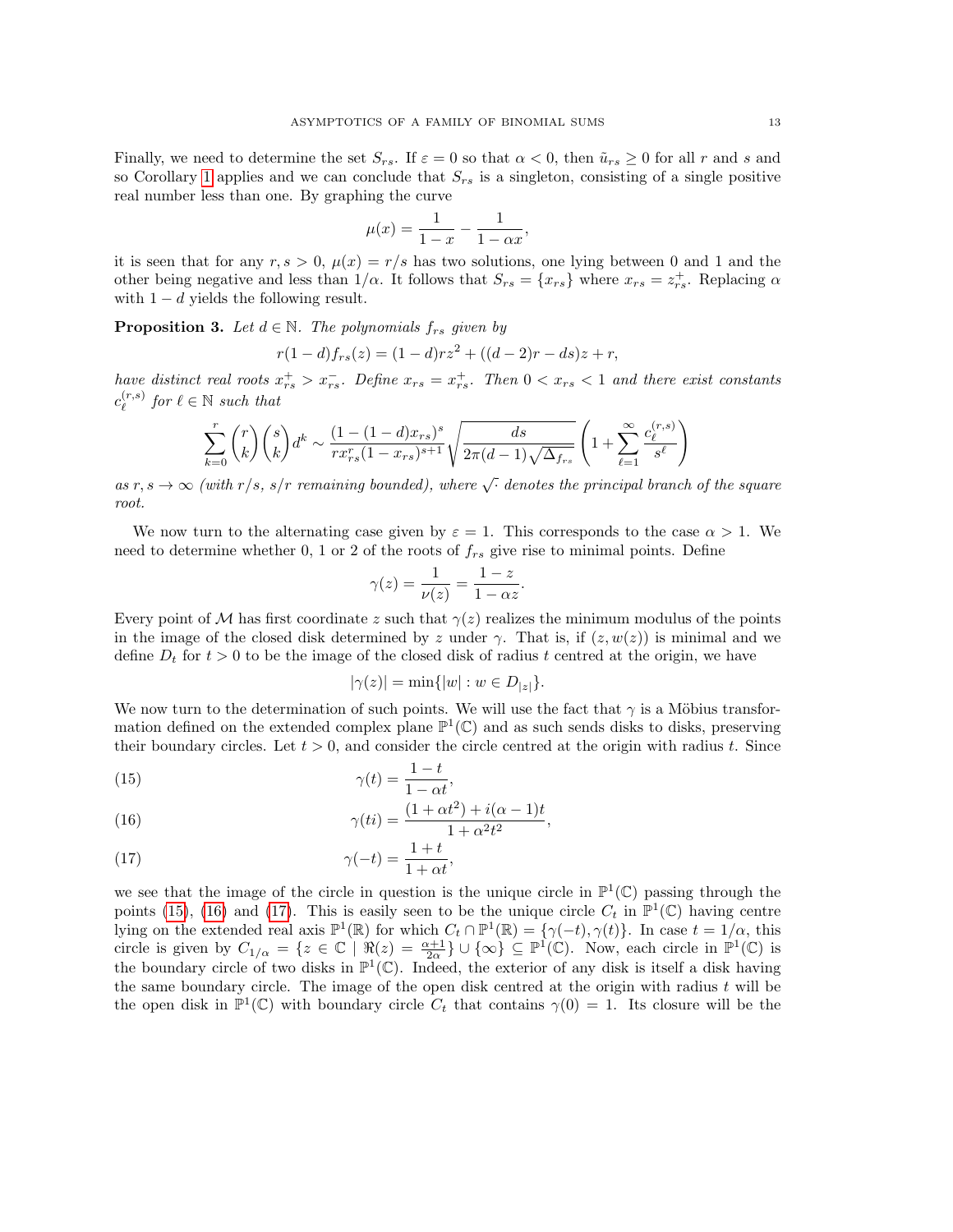|                            | Range for t   Ordering of 0, 1, $\gamma(t)$ , $\gamma(-t)$ |
|----------------------------|------------------------------------------------------------|
| $0 < t < \frac{1}{\alpha}$ | $0 < \gamma(-t) < 1 < \gamma(t)$                           |
| $\frac{1}{\alpha} < t < 1$ | $\gamma(t) < 0 < \gamma(-t) < 1$                           |
| t > 1                      | $0 < \gamma(t) < \gamma(-t) < 1$                           |

<span id="page-13-0"></span>TABLE 1. Ordering of  $\gamma$  values.

previously defined closed disk  $D_t$ . Suppose that  $(z, w(z))$  is minimal. Since  $1 - w\nu(z) = 0$  we see that  $z \neq 1$  so that  $\gamma(z) \neq 0$ . Letting  $|z| = t$ , we see that

$$
0 \neq |\gamma(z)| = \min\{|w| : w \in D_t\},\
$$

so that  $0 \notin D_t$ . Since  $1 \in D_t$ , we conclude that in order to obtain a minimal point having first coordinate z with modulus t, we require exactly one of 0, 1 to lie between  $\gamma(-t)$  and  $\gamma(t)$ . Also, when this is the case,  $z = \pm t$  unless  $C_t$  is centred at the origin and has radius less than 1. Indeed, since  $C_t$  is centred on the real axis, we see that the minimum modulus of points on  $C_t$  occurs at one of  $\gamma(t)$ ,  $\gamma(-t)$  and only occurs at additional points if  $C_t$  is centred at the origin. This latter case occurs when  $\gamma(t) = -\gamma(-t)$  which a calculation shows to occur when  $t = 1/\sqrt{\alpha}$ . Since  $Q_{rs}(z) \neq 0$ , we are excluding  $\pm \frac{1}{\sqrt{\alpha}}$ , and so we obtain in this case that  $|z| = 1/\sqrt{\alpha}$ ,  $z \in \mathbb{C} \setminus \mathbb{R}$ . A calculation provides us with the information found in Table [1.](#page-13-0) An inspection of Table [1](#page-13-0) shows that we fail to obtain minimal points when  $t > 1$  and obtain minimal points otherwise. Finally, we need to determine, for  $t < 1$ , which of  $\gamma(t)$ ,  $\gamma(-t)$  is closer to the origin. If  $\gamma(-t) \neq -\gamma(t)$  then we obtain a unique minimal point. We obtain the possible minimal points described in Table [2.](#page-14-0) Also, in the limiting case  $t \to \frac{1}{\alpha}$ , the image of  $|z| = t$  under  $\gamma$  is equal to  $\Re(z) = \frac{\alpha+1}{2\alpha}$ . We therefore obtain minimal points for this modulus since  $0 < \frac{\alpha+1}{2\alpha} < 1$  when  $\alpha > 1$ . The minimal point obtained in this case is given by  $\left(-\frac{1}{\alpha}, \frac{\alpha+1}{2\alpha}\right)$ . Putting this all together gives the following characterization of the set  $M$  of minimal points:

**Proposition 4.** For  $\alpha > 1$  and excluding  $\pm 1/\sqrt{\alpha}$ , the set of minimal points is given by

<span id="page-13-1"></span>
$$
\left\{(x,\gamma(x))\Big| -\frac{1}{\sqrt{\alpha}} < x < 0 \text{ or } \frac{1}{\sqrt{\alpha}} < x < 1\right\} \cup \left\{(z,\gamma(z))\Big| |z| = \frac{1}{\sqrt{\alpha}}, \ z \in \mathbb{C} \setminus \mathbb{R}\right\}.
$$

Proof. We showed above that these are the only possibilities for minimal points. What needs to be shown here is that each of these candidates is in fact minimal. In each case, we know that for our candidate  $(z, w(z))$ , we have

(18) 
$$
|\gamma(z)| = \min\{|\gamma(z')| : |z'| \le |z|\}.
$$

Now, if  $|z'| \leq |z|$  and  $|w(z)| \leq |w(z)|$ , we obtain  $|\gamma(z')| \leq |\gamma(z)|$ . By [\(18\)](#page-13-1) we conclude that  $|\gamma(z')| = |\gamma(z)|$  so that  $|w(z')| = |w(z)|$ . We have therefore reduced the proof that  $(z, w(z))$  is minimal to the verification that  $|z'| = |z|$ . For  $z = x \in \mathbb{R}$ ,  $\gamma(x)$  is the unique point of  $D_{|x|}$  of least modulus, and so we can conclude from  $|\gamma(z')| = |\gamma(x)|$  that  $\gamma(z') = \gamma(x)$ . By applying  $\gamma^{-1}$ , we obtain that  $z' = x$  so that  $|z'| = |x|$ , as required. The remaining case is given by  $|z| = \frac{1}{\sqrt{\alpha}}$  and  $z \in \mathbb{C} \setminus \mathbb{R}$ . In this case,  $D_{|z|}$  consists precisely of the complex numbers with modulus at least  $|\gamma(z)|$ , and for  $|z'| < |z|$  we have  $|\gamma(z')| > |\gamma(z)|$ . We conclude that  $|z'| = |z|$  in this case as well.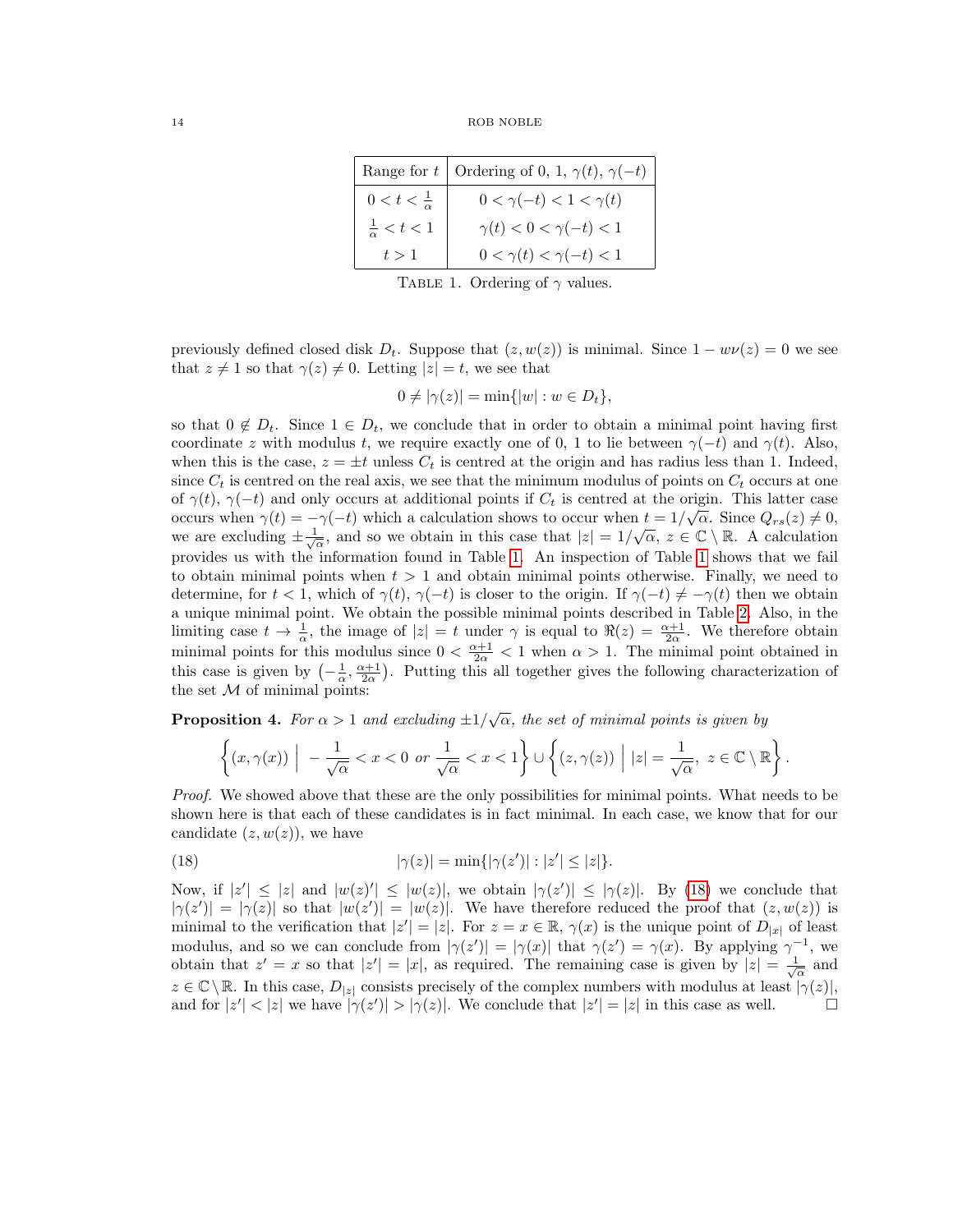| Range for $t \,   \,$             | Ordering of 0, 1, $\gamma(t)$ , $\gamma(-t)$                           | Possible minimal point(s) obtained                |
|-----------------------------------|------------------------------------------------------------------------|---------------------------------------------------|
| $0 < t < \frac{1}{a}$             | $0 < \gamma(-t) < 1 < \gamma(t)$                                       | $\{(-t,\gamma(-t))\}$                             |
|                                   | $\gamma(t) < 0 < \gamma(-t) < 1, \  \gamma(-t)  <  \gamma(t)  \ \Big $ | $\{(-t,\gamma(-t))\}$                             |
| $t=\frac{1}{\sqrt{\alpha}}$       | $\gamma(t) < 0 < \gamma(-t) < 1, \ \gamma(-t) = -\gamma(t)$            | $\{(z,\gamma(z)) :  z =t, z \notin \mathbb{R}\}\$ |
| $\frac{1}{\sqrt{\alpha}} < t < 1$ | $ \gamma(t) < 0 < \gamma(-t) < 1,  \gamma(t)  <  \gamma(-t) $          | $\{(t,\gamma(t))\}$                               |

<span id="page-14-0"></span>TABLE 2. Possible minimal points for  $0 < t < 1$ .

| Range for $r/s$         | Values of $x_1$ and $x_2$                                    |
|-------------------------|--------------------------------------------------------------|
| $0 < \frac{r}{s} < \mu$ | $x_1 < -\frac{1}{\sqrt{\alpha}} < x_2 < 0$                   |
| $\frac{r}{s} = \mu$     | $x_1 = x_2 = -$                                              |
| $\frac{r}{s} = \mu$     | $x_1=x_2=\frac{1}{\sqrt{\alpha}}$                            |
| $\frac{r}{s} > \mu$     | $\frac{1}{\alpha} < x_1 < \frac{1}{\sqrt{\alpha}} < x_2 < 1$ |

<span id="page-14-1"></span>TABLE 3. Location of the roots of  $\mu(x) = r/s$ .

With the above notation, we have

$$
S_{rs} = \{ z \in \mathbb{C} \mid (z, \nu(z)^{-1}) \in \mathcal{M} \text{ and } f_{rs}(z) = 0 \}.
$$

A calculation shows that for  $|z|=1/\sqrt{\alpha}$ , in order for  $f_{rs}(z)=0$ , we require  $z \in \mathbb{R}$ . Since this case is being excluded, we may suppose that  $|z| \neq \frac{1}{\sqrt{\alpha}}$ . Then every minimal point has real coordinates. We wish to locate the real roots x of  $f_{rs}$  that lie in suitable intervals determined by M. By sketching the graph of

$$
\mu(x) = \frac{1}{1-x} - \frac{1}{1-\alpha x},
$$

we find that for  $\mu(-1/\sqrt{\alpha}) < \frac{r}{s} < \mu(1/\sqrt{\alpha})$  we have no real solutions to  $\mu(x) = \frac{r}{s}$ , and otherwise, we have real solutions  $x_1 \leq x_2$  to  $\mu(x) = \frac{r}{s}$  determined as in Table [3.](#page-14-1) Here, we have

$$
\mu\left(-\frac{1}{\sqrt{\alpha}}\right) = \frac{\sqrt{\alpha}-1}{\sqrt{\alpha}+1}, \qquad \mu\left(\frac{1}{\sqrt{\alpha}}\right) = \frac{\sqrt{\alpha}+1}{\sqrt{\alpha}-1}.
$$

Since  $\frac{r}{s} = \mu \left( \pm \frac{1}{\sqrt{\alpha}} \right)$  results in roots having modulus  $1/\sqrt{\alpha}$ , this possibility has been excluded. We have therefore determined that for  $\alpha > 1$  we have

$$
S_{rs} = \begin{cases} \emptyset & \text{if } \frac{\sqrt{\alpha}-1}{\sqrt{\alpha}+1} \le \frac{r}{s} \le \frac{\sqrt{\alpha}+1}{\sqrt{\alpha}-1}; \\ \{ (z_{rs}^+, \gamma(z_{rs}^+)) \} & \text{otherwise.} \end{cases}
$$

We note that the condition that  $r/s$  not lie in the above interval is precisely the condition that  $f_{rs}$ have distinct real roots. Replacing  $\alpha$  with  $d+1$  yields

$$
r(d+1)f_{rs}(z) = (d+1)rz^2 - ((d+2)r - ds)z + r.
$$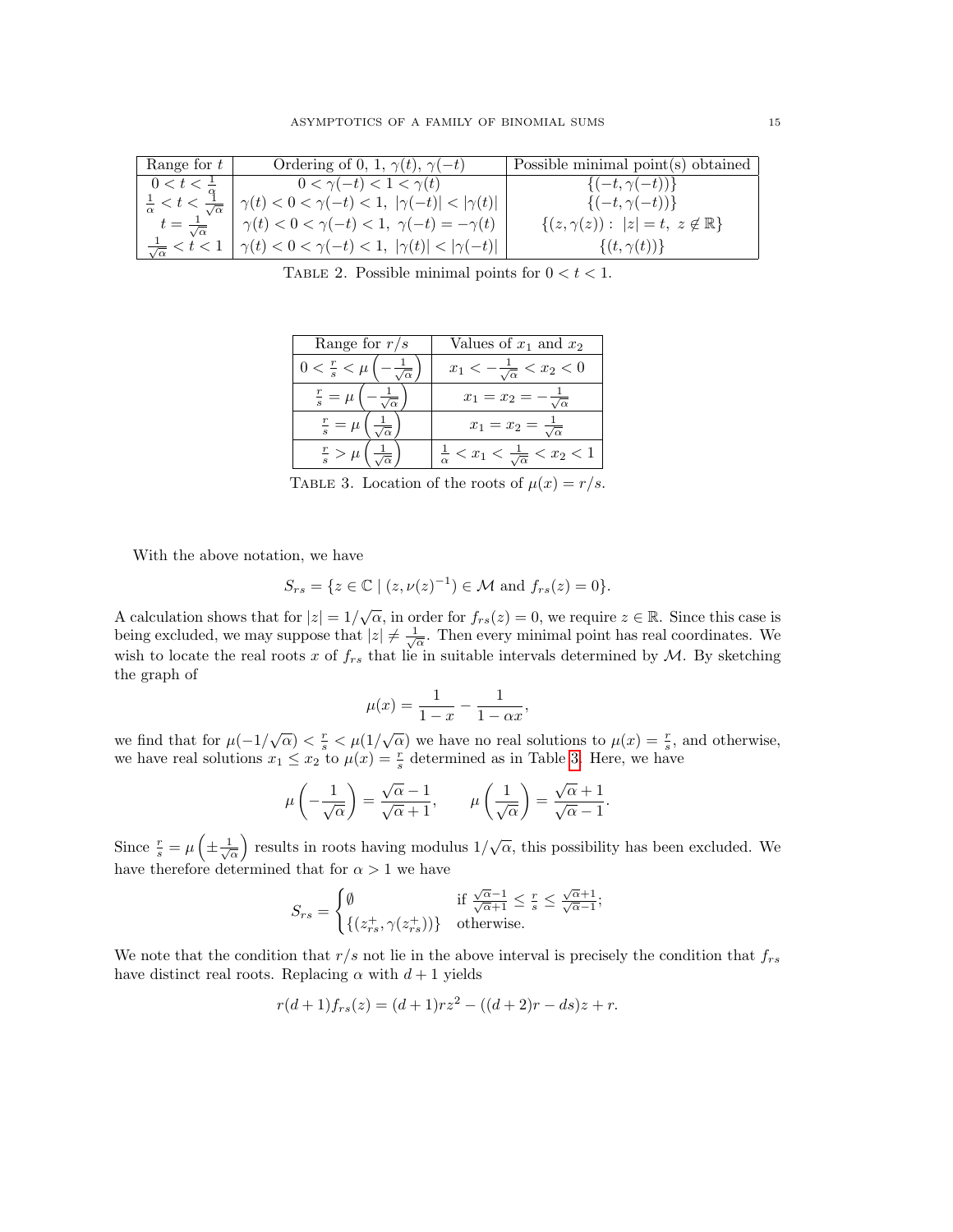<span id="page-15-2"></span>

| ື |  |  |  |
|---|--|--|--|

TABLE 4. Values of a and d for which  $(a-1)^2d \leq 4a$ .

The polynomials  $f_{rs}$  have distinct real roots  $x_{rs}^+ > x_{rs}^-$  whenever

$$
\frac{r}{s} \notin \left[ \frac{\sqrt{d+1}-1}{\sqrt{d+1}+1}, \frac{\sqrt{d+1}+1}{\sqrt{d+1}-1} \right].
$$

Putting this all together yields the following result.

<span id="page-15-1"></span>**Proposition 5.** With the above notation, define  $x_{rs} = x_{rs}^+$ . Then there exist constants  $c_{\ell}^{(r,s)}$  $\int_\ell^{(r,s)}$  for  $\ell \in \mathbb{N}$  such that

$$
\sum_{k=0}^{r} (-1)^k {r \choose k} {s \choose k} d^k \sim \frac{(1 - (d+1)x_{rs})^s}{rx_{rs}^r (1 - x_{rs})^{s+1}} \sqrt{\frac{ds}{2\pi (d+1)\sqrt{\Delta_{f_{rs}}}}} \left(1 + \sum_{\ell=1}^{\infty} \frac{c_{\ell}^{(r,s)}}{s^{\ell}}\right)
$$

as  $r, s \rightarrow \infty$  (with  $r/s, s/r$  remaining bounded and  $r/s \notin \left[\frac{\sqrt{d+1}-1}{\sqrt{d+1}+1}, \frac{\sqrt{d+1}-1}{\sqrt{d+1}}\right]$  $\frac{\sqrt{d+1}+1}{\sqrt{d+1}}$  $\sqrt{\frac{d+1}{d+1}-1}$ , where  $\sqrt{\cdot}$  denotes the principal branch of the square root.

If we now look in the direction given by  $s = ar$ , Proposition [3](#page-12-3) and Proposition [5](#page-15-1) provide us with a proof of Theorem [1](#page-1-0) in case  $\Delta_g > 0$ . We are therefore reduced to proving Theorem 1 in case  $\Delta_q$  < 0 and proving Theorem [2.](#page-2-1)

## 5. The remaining cases

<span id="page-15-0"></span>The cases not covered by Section [4](#page-9-0) all have  $\varepsilon = 1$  so that our sequence of interest is given by

$$
u_r = \sum_{k=0}^r (-1)^k \binom{r}{k} \binom{ar}{k} d^k.
$$

The remaining cases correspond to  $a, d \in \mathbb{N}$  such that  $(a-1)^2d \leq 4a$ . These values of a and d are given in Table [4.](#page-15-2)

Recall that our plan is to calculate the polynomial  $P(x, y)$  given by [\(11\)](#page-9-2) that is satisfied by  $y = F(x)$ . We then use  $P(x, y)$  to compute the Puiseux expansion for  $F(x)$  about its dominant singularities which occur at values of x that correspond to roots z of  $p(z)$ . We then obtain full asymptotic expansions for  $u_r$  valid as  $r \to \infty$  by applying Proposition [1.](#page-5-0) Recall further that from [\(7\)](#page-7-1), the transfer of asymptotics for F to asymptotics for  $u_r$  can be expressed as

<span id="page-15-3"></span>(19) 
$$
a_0(\zeta - x)^{-p/q} \left(1 + \sum_{k=1}^{\infty} c_k(\zeta - x)^k\right) \mapsto \frac{a_0 \zeta^{-p/q - r} r^{p/q - 1}}{\Gamma(p/q)} \left(1 + \sum_{\ell=1}^{\infty} \frac{\mu_{\ell}}{r^{\ell}}\right).
$$

where the constants  $\mu_\ell \in \mathbb{Q}(\sqrt{\Delta_g}, c_1, \ldots, c_\ell)$ . Finally, we use a linear ODE satisfied by F to obtain a linear recurrence relation satisfied by the  $c_k$ . The recurrence obtained will be used to show that all of the  $c_k$  lie in  $\mathbb{Q}(\sqrt{\Delta_g})$ , where g and its discriminant  $\Delta_g$  are given by [\(3\)](#page-1-1) and [\(4\)](#page-1-2) respectively. We will then have that all of the  $\mu_{\ell}$  lie in  $\mathbb{Q}(\sqrt{\Delta_g})$  as well. We start with the case  $a = 1$ .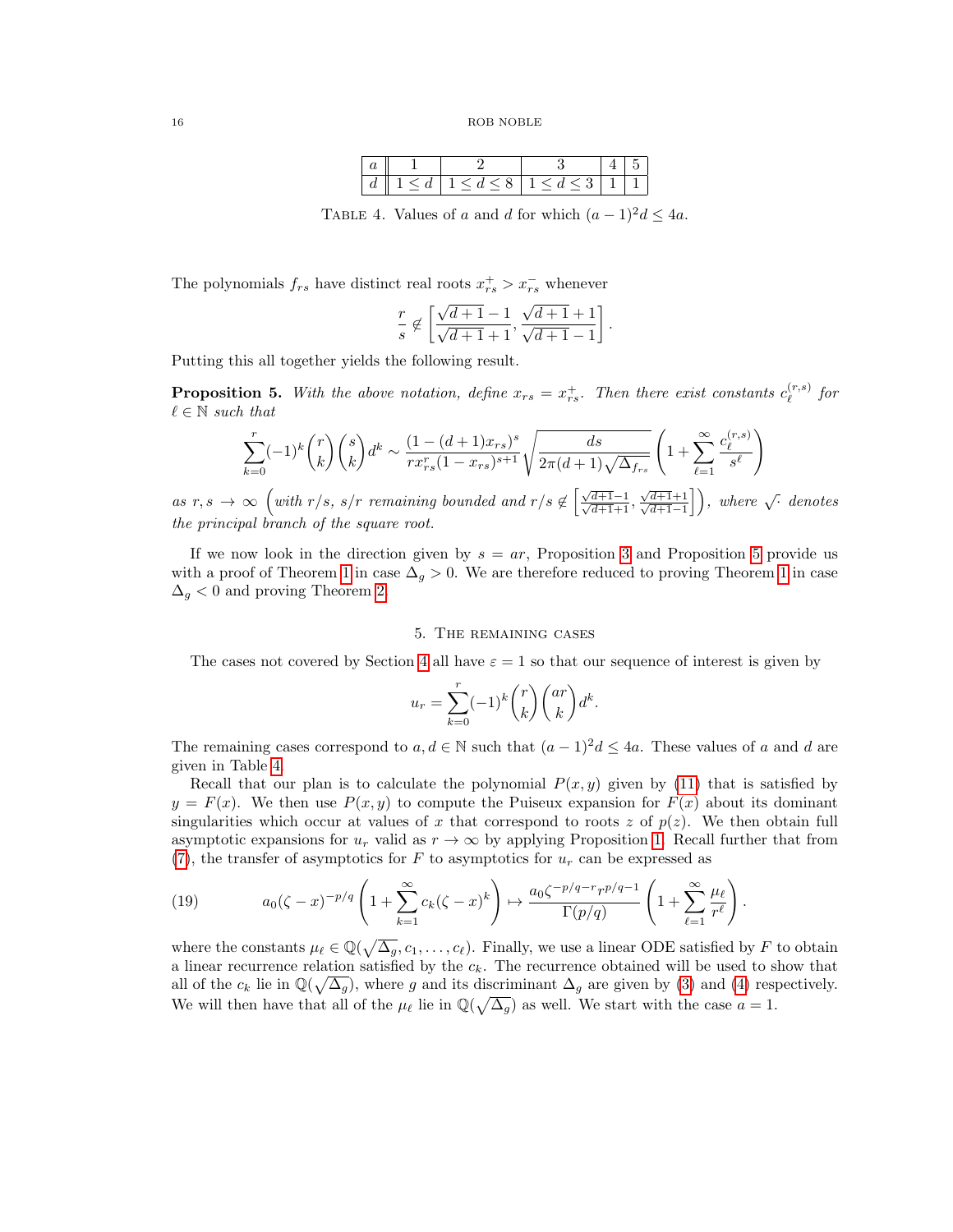5.1. The case  $a = 1$ . In this case, with  $\alpha = d + 1$ , we are considering the sequence

$$
u_r = \sum_{k=0}^r \binom{r}{k}^2 (1-\alpha)^k,
$$

which is the diagonal of the bivariate sequence given by

$$
\tilde{u}_{rs} = \sum_{k=0}^{r} {r \choose k} {s \choose k} (1-\alpha)^k.
$$

We find that

$$
F(x) = \frac{1}{1 - 2z(x) + \alpha x},
$$

where  $z(x)$  is the unique root of  $z(1-z) - x(1-\alpha z)$  that tends to 0 as x tends to 0. The two roots of this polynomial are given by

$$
\frac{\alpha x + 1 \pm \sqrt{\alpha^2 x^2 + 2(\alpha - 2)x + 1}}{2},
$$

and the sign that gives the root that tends to 0 as x tends to zero is the  $-$  sign. We conclude that

$$
z(x) = \frac{\alpha x + 1 - \sqrt{\alpha^2 x^2 + 2(\alpha - 2)x + 1}}{2},
$$

so that

$$
F(x) = \frac{1}{\sqrt{\alpha^2 x^2 + 2(\alpha - 2)x + 1}}.
$$

We see from this that the dominant singularities of F are given by the roots  $\zeta$  and  $\overline{\zeta}$  of

$$
\alpha^2 x^2 + 2(\alpha - 2)x + 1.
$$

These roots are

$$
\zeta = \frac{2 - \alpha - 2i\sqrt{\alpha - 1}}{\alpha^2}, \qquad \overline{\zeta} = \frac{2 - \alpha + 2i\sqrt{\alpha - 1}}{\alpha^2}.
$$

We now expand  $F(x)$  into a Puiseux expansion about  $\zeta$  and  $\overline{\zeta}$  and then transfer by way of [\(19\)](#page-15-3) to obtain our asymptotic expansion for  $u_r$ . We find that  $F(x)$  admits the following expansions in suitable neighbourhoods of  $\zeta$  and  $\overline{\zeta}$ :

$$
F(x) = a_0(\zeta - x)^{-1/2} \left( 1 + \sum_{k=1}^{\infty} c_k (\zeta - x)^k \right),
$$
  
\n
$$
F(x) = \overline{a_0} (\overline{\zeta} - x)^{-1/2} \left( 1 + \sum_{k=1}^{\infty} \overline{c_k} (\overline{\zeta} - x)^k \right)
$$

for constants  $c_1, c_2, c_3, \ldots$  and

$$
a_0 = \frac{1+i}{2^{3/2}d^{1/4}}
$$

.

Further,  $F(x)$  satisfies the linear ODE given by

$$
(\alpha + \alpha^2 x - 2)y(x) + (1 + 2\alpha x + \alpha^2 x^2 - 4x)y'(x) = 0.
$$

Substituting in

$$
F(x) = (\zeta - x)^{-1/2} \sum_{k=0}^{\infty} c_k (\zeta - x)^k
$$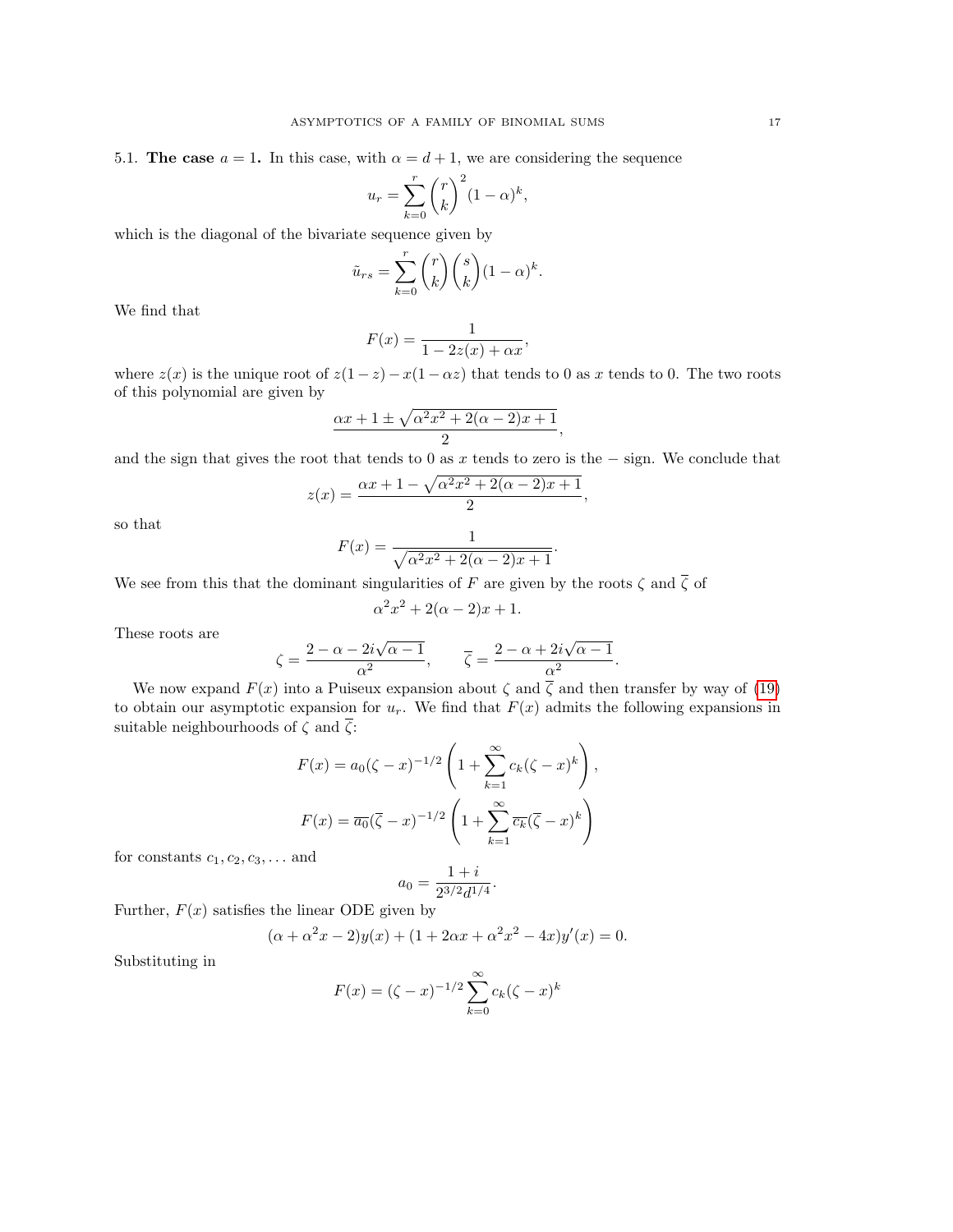leads to the recurrence relation  $c_0 = 1$  and

$$
\frac{c_k}{c_{k-1}} = \frac{\alpha^2}{4\sqrt{1-\alpha}} \left(1 - \frac{1}{2k}\right) \qquad (k \ge 1).
$$

We obtain

$$
c_k = \frac{c_k}{c_{k-1}} \frac{c_{k-1}}{c_{k-2}} \dots \frac{c_1}{c_0} c_0 = \frac{\alpha^{2k}}{4^k (1-\alpha)^{k/2}} \prod_{j=1}^k \left(1 - \frac{1}{2^j}\right) = {k-1/2 \choose k} \frac{\alpha^{2k}}{4^k (1-\alpha)^{k/2}}.
$$

Since each of the  $c_k \in \mathbb{Q}(i\sqrt{})$ d), we obtain the following result.

<span id="page-17-1"></span>Proposition 6. Let d be an integer greater than or equal to 2. There exists a decomposition

$$
\sum_{k=0}^{r} (-1)^{k} {r \choose k}^{2} d^{k} = U_{d}(r) + \overline{U_{d}(r)}
$$

where

$$
U_d(r) \sim \frac{(1+i)(1-i\sqrt{d})^{2r+1}}{2^{3/2}d^{1/4}\sqrt{\pi r}} \left(1+\sum_{\ell=1}^{\infty} \frac{\mu_{\ell}}{r^{\ell}}\right) \qquad (r \to \infty),
$$

and the constants  $\mu_{\ell} \in \mathbb{Q}(i\sqrt{\ell})$  $d).$ 

A calculation shows that this agrees with Theorem [1.](#page-1-0) Since the above calculations did not require  $\varepsilon = 1$ , we also obtain the following result.

<span id="page-17-0"></span>**Proposition 7.** Let  $d \in \mathbb{N}$ . There exists an asymptotic expansion

$$
\sum_{k=0}^r \binom{r}{k}^2 d^k \sim \frac{(\sqrt{d}+1)^{2r+1}}{2d^{1/4}\sqrt{\pi r}} \left(1+\sum_{\ell=1}^\infty \frac{\mu_\ell}{r^\ell}\right) \qquad (r \to \infty),
$$

where the constants  $\mu_{\ell} \in \mathbb{Q}(\sqrt{\ell})$  $d).$ 

We now turn to the other remaining cases.

5.2. The other cases. Our sequence is given by

$$
u_r=\sum_{k=0}^r(-1)^k\binom{r}{k}\binom{ar}{k}d^k.
$$

The cases  $2 \le a \le 5$  in Table [4](#page-15-2) remain to be determined. The polynomials  $P(x, y)$  given by [\(11\)](#page-9-2) are as given in Table [5.](#page-18-0)

In case  $(a, d) \in \{(2, 8), (3, 3)\}\,$ , we have a unique dominant singularity equal to

$$
\zeta = \frac{1-a}{1+a} \left( \frac{2a}{2a + (a-1)d} \right)^a.
$$

Now, according to Maple, in every case we obtain only one form of a Puiseux expansion that fails to be analytic at  $\zeta$  and so since we know that  $F(x)$  fails to be analytic at  $\zeta$ , the Puiseux expansion of F at  $\zeta$  must be of this form. Further, if we use Maple to compute the Puiseux expansions of the branches of the roots of  $P(x, y)$ , we can conclude that the leading term of the expansion for F is off from the leading term obtained by our calculation by at worst a suitable root of unity. The correct root of unity can then be determined numerically. Also, applying the method of Frobenius to a linear ordinary differential operator with coefficients in  $\mathbb{Q}[x]$  satisfied by our asymptotic series leads to a linear recurrence relation for the coefficients involved in the expansions. By checking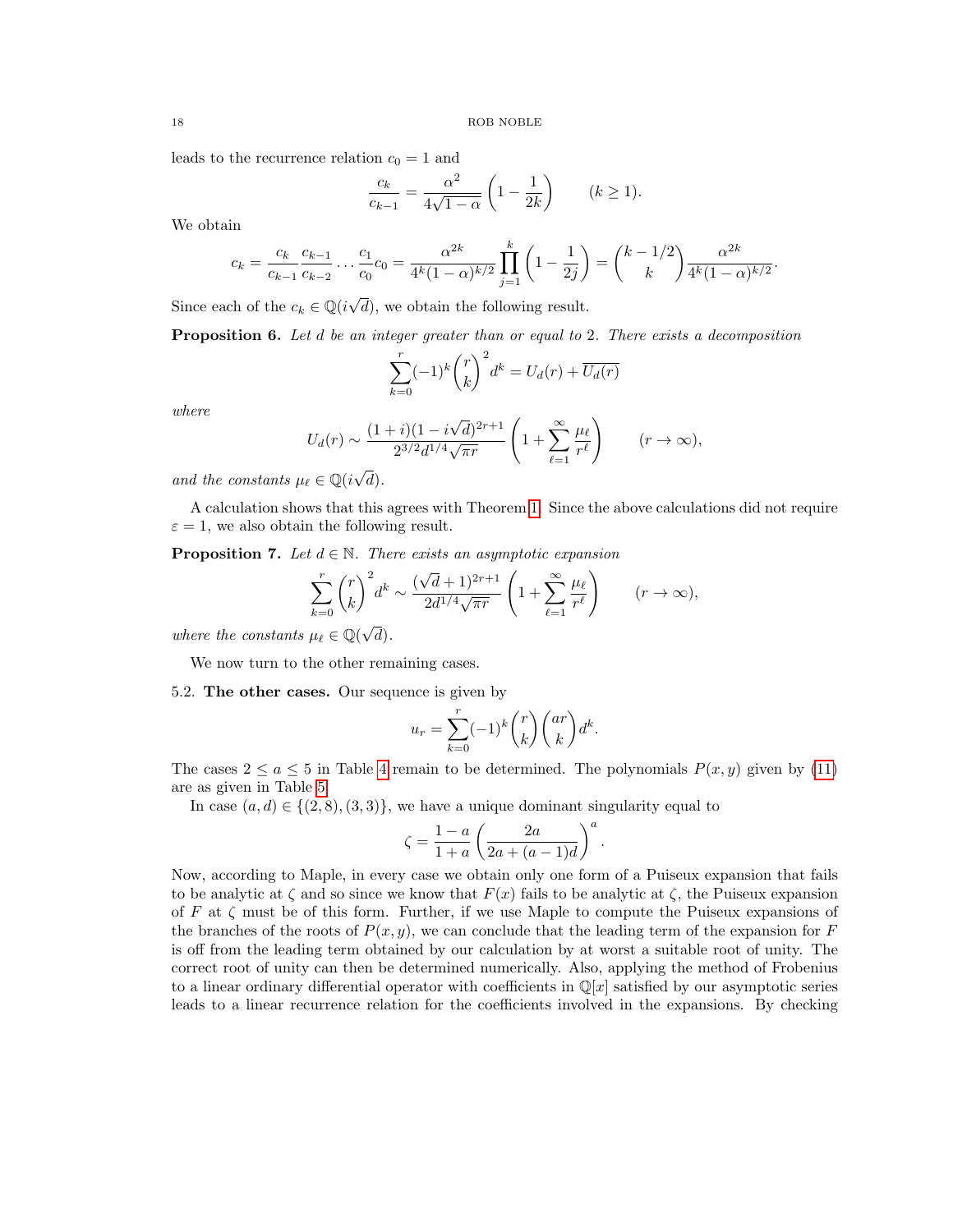| $\overline{a}$ | P(x,y)                                                                                                                                            |
|----------------|---------------------------------------------------------------------------------------------------------------------------------------------------|
| $2^{\circ}$    | $(4(d+1)^3x^2 + (d^2+20d-8)x+4)y^3 - ((d+1)^2x+3)y-1$                                                                                             |
| $\mathcal{S}$  | $\left(27(d+1)^4x^2+(4d^3+18d^2+216d-54)x+27\right)y^4$                                                                                           |
|                | $-(3(d+3)(d+1)^2x+18)y^2-((d+1)^3x+8)y-1$                                                                                                         |
| $\overline{4}$ | $(256(d+1)^5x^2 + (27d^4 + 144d^3 + 320d^2 + 2816d - 512)x + 256)y^5$                                                                             |
|                | $-(2(9d^2+32d+48)(d+1)^2x+160)y^3-(8(d+2)(d+1)^3x+80)y^2$                                                                                         |
|                | $-((d+1)^4x+15)y-1$                                                                                                                               |
| $5^{\circ}$    | $\frac{(3125(d+1)^6x^2 + (256d^5 + 1600d^4 + 4250d^3 + 6250d^2 + 43750d - 6250)x + 3125)y^6}{(3125d^2 + 43750d^2 + 43750d^2 + 6250)x + 3125)y^6}$ |
|                | $-(10(2d+5)(8d^2+15d+25)(d+1)^2x+1875)y^4-(10(8d^2+25d+25)(d+1)^3x+1000)y^3$                                                                      |
|                | $-(5(3d+5)(d+1)^4x+225)y^2-((d+1)^5x+24)y-1$                                                                                                      |

<span id="page-18-0"></span>TABLE 5. The polynomials  $P(x, y)$  for  $2 \le a \le 5$ .

sufficiently many of the terms in the sequence, this recurrence proves that all of the coefficients in question lie in  $\mathbb{Q}(\sqrt{\Delta_g})$ . We end up with the following propositions.

**Proposition 8.** For  $(a, d) \in \{(2, 8), (3, 3)\}$ ,  $F(x)$  admits a Puiseux expansion of the following form in a suitable neighbourhood of  $\zeta = \frac{1-a}{1+a} \left( \frac{2a}{2a+(a-1)d} \right)^a$ :

$$
F(x) = \frac{a_0}{(\zeta - x)^{2/3}} \left( 1 + \sum_{k=1}^{\infty} c_k (\zeta - x)^k \right) + \frac{b_0}{(\zeta - x)^{1/3}} \left( 1 + \sum_{k=1}^{\infty} d_k (\zeta - x)^k \right)
$$

in case  $(a, d) = (2, 8)$  and

$$
F(x) = \frac{a_0}{(\zeta - x)^{2/3}} \left( 1 + \sum_{k=1}^{\infty} c_k (\zeta - x)^k \right) + \frac{b_0}{(\zeta - x)^{1/3}} \left( 1 + \sum_{k=1}^{\infty} d_k (\zeta - x)^k \right) + \sum_{k=0}^{\infty} e_k (\zeta - x)^k
$$

in case  $(a, d) = (3, 3)$ . Here, the constants  $c_k$  and  $d_k$  lie in  $\mathbb{Q}$ .

Proposition 9. Suppose that

$$
(a, d) \in \{(2, 1), (2, 2), (2, 3), (2, 4), (2, 5), (2, 6), (2, 7), (3, 1), (3, 2), (4, 1), (5, 1)\}.
$$

Then, with the above notation,  $F(x)$  admits a Puiseux expansion of the following form in suitable neighbourhoods of  $\zeta$  and  $\overline{\zeta}$  respectively:

$$
F(x) = \frac{a_0}{\sqrt{\zeta - x}} \left( 1 + \sum_{k=1}^{\infty} c_k (\zeta - x)^k \right) + \sum_{k=0}^{\infty} b_k (\zeta - x)^k
$$

and

$$
F(x) = \frac{\overline{a_0}}{\sqrt{\overline{\zeta} - x}} \left( 1 + \sum_{k=1}^{\infty} \overline{c_k} (\overline{\zeta} - x)^k \right) + \sum_{k=0}^{\infty} \overline{b_k} (\overline{\zeta} - x)^k
$$

where each of the  $c_k$  lies in  $\mathbb{Q}(\sqrt{\Delta_g})$ .

Using the transfer method of Flajolet and Sedgewick, we obtain the following asymptotics for our sequence  $u_r$ .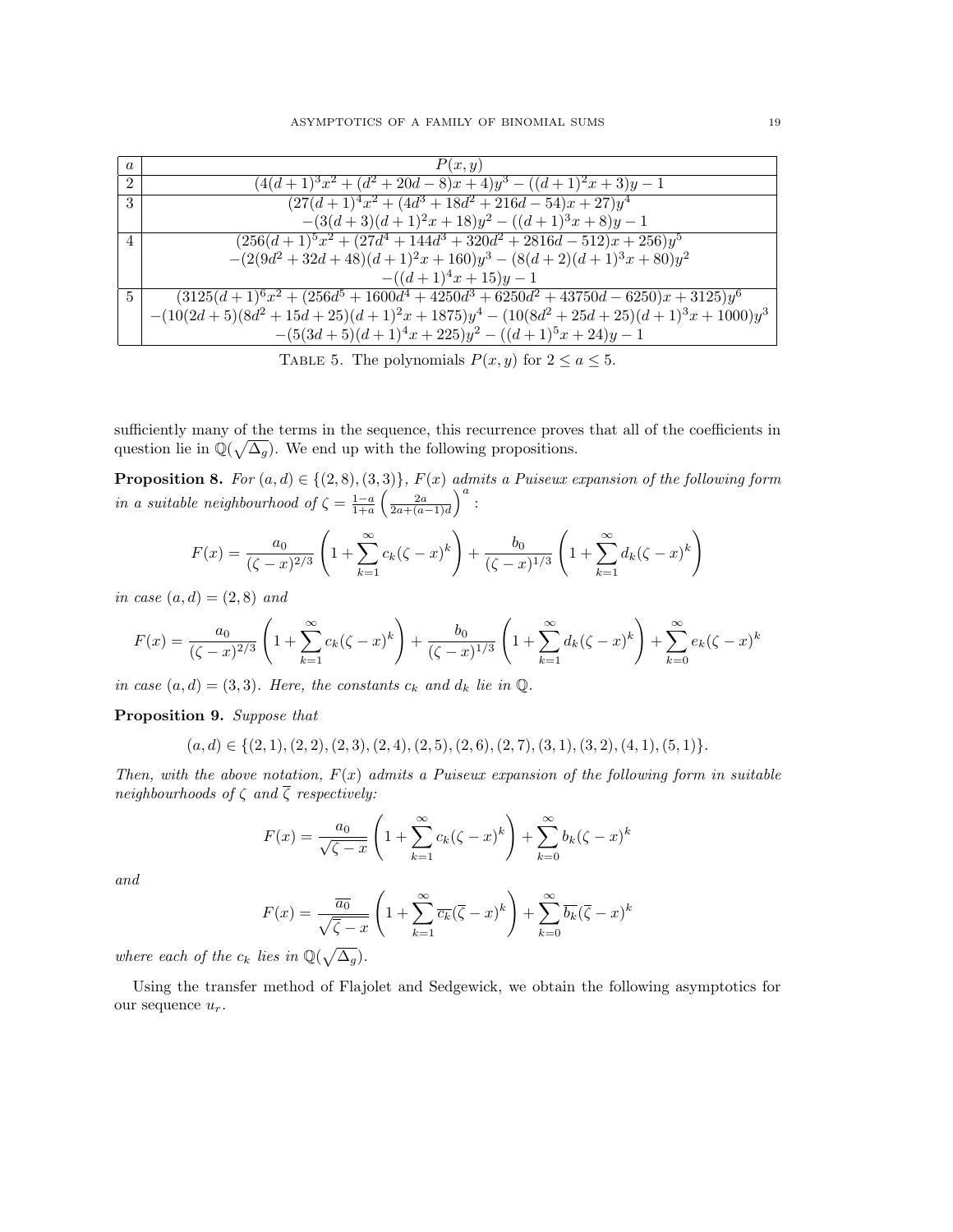**Proposition 10.** Let  $(a, d) \in \{(2, 8), (3, 3)\}, \zeta = \frac{1-a}{1+a} \left(\frac{2a}{2a+(a-1)d}\right)^a$ , and

$$
u_r = \sum_{k=0}^r (-1)^k \binom{r}{k} \binom{ar}{k} d^k.
$$

There exist constants  $a_0, b_0$  and  $\mu_\ell, \eta_\ell \in \mathbb{Q}$  for  $\ell \geq 1$  such that

$$
u_r \sim \frac{a_0 \zeta^{-r}}{\Gamma(2/3) \zeta^{2/3} r^{1/3}} \left(1 + \sum_{\ell=1}^{\infty} \frac{\mu_{\ell}}{r^{\ell}}\right) + \frac{b_0 \zeta^{-r}}{\Gamma(1/3) \zeta^{1/3} r^{2/3}} \left(1 + \sum_{\ell=1}^{\infty} \frac{\eta_{\ell}}{r^{\ell}}\right) \quad (r \to \infty)
$$

Proposition 11. Suppose that

$$
(a,d)\in \{(2,1),(2,2),(2,3),(2,4),(2,5),(2,6),(2,7),(3,1),(3,2),(4,1),(5,1)\}.
$$

Then, with the above notation, we have a decomposition

$$
\sum_{k=0}^{r} (-1)^k {r \choose k} {ar \choose k} d^k = U(r) + \overline{U(r)}
$$

for which

$$
U(r) \sim \frac{a_0 \zeta^{-r}}{\sqrt{\pi \zeta r}} \left( 1 + \sum_{\ell=1}^{\infty} \frac{\mu_{\ell}}{r^{\ell}} \right) \qquad (r \to \infty)
$$

for some constants  $\mu_{\ell} \in \mathbb{Q}(\sqrt{\Delta_g}).$ 

In each case, a calculation using Maple shows that we obtain the same leading term as is given in Theorem [1](#page-1-0) and Theorem [2.](#page-2-1) We have therefore completed the proof of our main result.

### 6. Examples

<span id="page-19-0"></span>Having proved our main result, we now conclude this paper with some examples.

**Example 1.** In the limiting case  $\varepsilon = 0$  and  $d \to 1^+$  we obtain the asymptotic expansion of the binomial coefficients given by Stirling's formula. Let  $a \in \mathbb{N}$ . There exist constants  $\mu_{\ell}(a)$  for  $\ell \in \mathbb{N}$ such that

$$
\binom{(a+1)r}{r} = \sum_{k=0}^{r} \binom{r}{k} \binom{ar}{k} \sim \frac{\delta \beta^r}{\sqrt{2\pi r}} \left( 1 + \sum_{\ell=1}^{\infty} \frac{\mu_{\ell}(a)}{r^{\ell}} \right) \qquad (r \to \infty)
$$

where

$$
\delta = \sqrt{\frac{a+1}{a}}, \qquad \beta = \frac{(a+1)^{a+1}}{a^a}.
$$

In particular, the central binomial coefficients satisfy

$$
\binom{2r}{r} \sim \frac{4^r}{\sqrt{\pi r}} \left( 1 + \sum_{\ell=1}^{\infty} \frac{\mu_{\ell}(1)}{r^{\ell}} \right) \qquad (r \to \infty),
$$

and the Catalan numbers satisfy

$$
\frac{1}{r+1} \binom{2r}{r} \sim \frac{4^r}{(r+1)\sqrt{\pi r}} \left(1 + \sum_{\ell=1}^{\infty} \frac{\mu_{\ell}(1)}{r^{\ell}}\right) \qquad (r \to \infty).
$$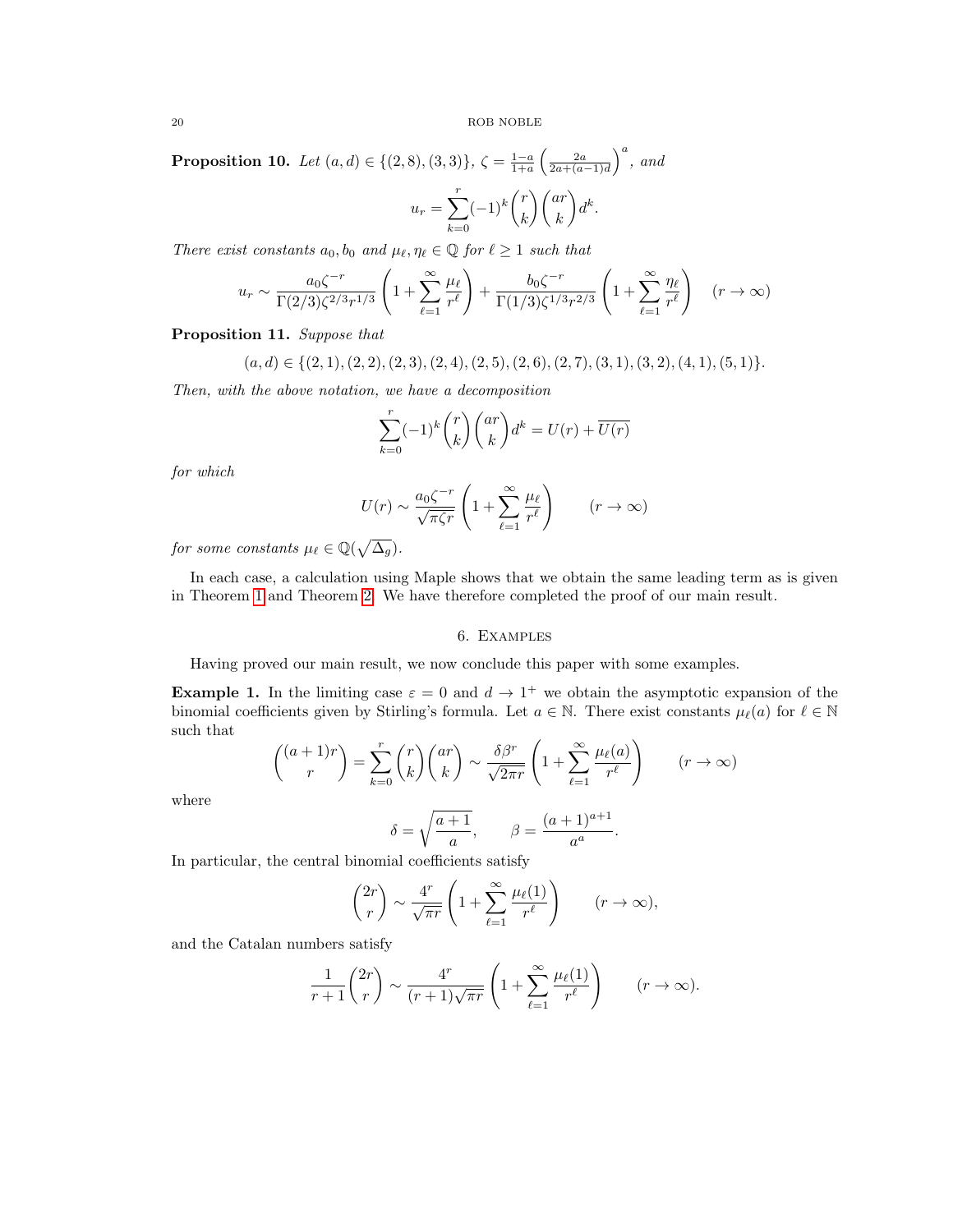Example 2. Proposition [7](#page-17-0) provides us with an asymptotic expansion for generalizations of the √ central Delannoy numbers. For  $d \in \mathbb{N}$  we have constants  $\mu_{\ell}(d) \in \mathbb{Q}(\sqrt{d})$  such that

$$
\sum_{k=0}^r \binom{r}{k}^2 d^k \sim \frac{(\sqrt{d}+1)^{2r+1}}{2d^{1/4}\sqrt{\pi r}} \left(1 + \sum_{\ell=1}^\infty \frac{\mu_\ell(d)}{r^\ell}\right) \qquad (r \to \infty).
$$

In particular, the central Delannoy numbers satisfy

$$
\sum_{k=0}^{r} {r \choose k}^2 2^k \sim \frac{(2^{1/4} + 2^{-1/4})}{2\sqrt{\pi r}} (3 + 2\sqrt{2})^r \left(1 + \sum_{\ell=1}^{\infty} \frac{\mu_{\ell}(2)}{r^{\ell}}\right) \qquad (r \to \infty),
$$

where the  $\mu_{\ell}(2)$  lie in  $\mathbb{Q}(\sqrt{2})$ 2).

Example 3. Proposition [6](#page-17-1) provides us with an asymptotic expansion for generalizations of the alternating analogue of the central Delannoy numbers. Let Let  $d$  be an integer greater than or equal to 2. There exists a decomposition

$$
\sum_{k=0}^{r} (-1)^{k} {r \choose k}^{2} d^{k} = U_{d}(r) + \overline{U_{d}(r)}
$$

where

$$
U_d(r) \sim \frac{(1+i)(1-i\sqrt{d})^{2r+1}}{2^{3/2}d^{1/4}\sqrt{\pi r}} \left(1+\sum_{\ell=1}^{\infty} \frac{\mu_{\ell}(d)}{r^{\ell}}\right) \qquad (r \to \infty),
$$

for constants  $\mu_{\ell}(d) \in \mathbb{Q}(i\sqrt{d})$ d). In particular, the alternating analogue of the central Delannoy numbers satisfies

$$
\sum_{k=0}^{r} (-1)^{k} {r \choose k}^{2} 2^{k} = U_{2}(r) + \overline{U_{2}(r)}
$$

where

$$
U_2(r) \sim \frac{(1+i)(1-i\sqrt{2})^{2r+1}}{2^{7/4}\sqrt{\pi r}} \left(1 + \sum_{\ell=1}^{\infty} \frac{\mu_{\ell}(2)}{r^{\ell}}\right) \qquad (r \to \infty),
$$

for constants  $\mu_{\ell}(2) \in \mathbb{Q}(i\sqrt{2})$ 2).

**Example 4** (The Conjecture of Chamberland and Dilcher). The special case given by  $\varepsilon = 1$ ,  $a = 2$ ,  $d=1$  yields

$$
\sum_{k=0}^{r} (-1)^{k} {r \choose k} {2r \choose k} = U(r) + \overline{U(r)},
$$

$$
U(r) \sim \frac{\delta \beta^{r}}{\sqrt{2\pi r}} \left(1 + \sum_{\ell=1}^{\infty} \frac{\mu_{\ell}}{r^{\ell}}\right) \qquad (r \to \infty)
$$

where

$$
\delta = \frac{1}{\sqrt{-\sqrt{-7}}} \left( \frac{-31 - 3\sqrt{-7}}{8} \right)^{1/4}, \qquad \beta = \frac{-13 + 7\sqrt{-7}}{8}
$$

and the  $\mu_{\ell}$  lie in  $\mathbb{Q}(\sqrt{-7})$ . In [\[2\]](#page-21-2) the authors conjecture that the coefficient of  $\beta^{r}/\sqrt{r}$  is very close to

$$
0.3468 \exp\left(i\pi \frac{20}{1001}\right) \approx .3461170356 + 0.02175402677i.
$$